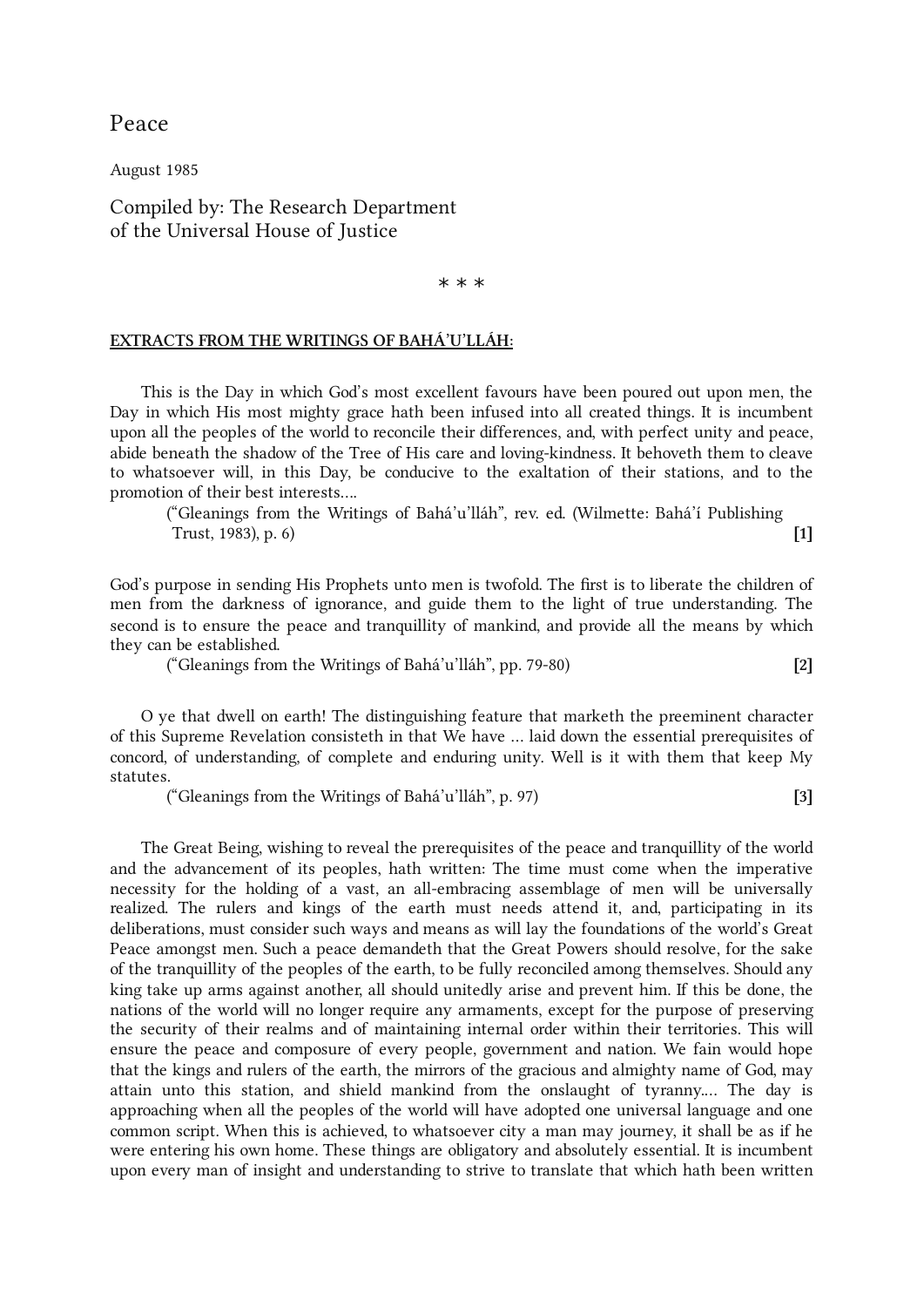into reality and action.... That one indeed is a man who, today, dedicateth himself to the service of the entire human race. The Great Being saith: Blessed and happy is he that ariseth to promote the best interests of the peoples and kindreds of the earth. In another passage He hath proclaimed: It is not for him to pride himself who loveth his own country, but rather for him who loveth the whole world. The earth is but one country, and mankind its citizens.

("Gleanings from the Writings of Bahá'u'lláh", pp. 249-250) [4]

O ye rulers of the earth! Wherefore have ye clouded the radiance of the Sun, and caused it to cease from shining? Hearken unto the counsel given you by the Pen of the Most High, that haply both ye and the poor may attain unto tranquillity and peace. We beseech God to assist the kings of the earth to establish peace on earth. He, verily, doth what He willeth.

O kings of the earth! We see you increasing every year your expenditures, and laying the burden thereof on your subjects. This, verily, is wholly and grossly unjust. Fear the sighs and tears of this Wronged One, and lay not excessive burdens on your peoples. Do not rob them to rear palaces for yourselves; nay rather choose for them that which ye choose for yourselves. Thus We unfold to your eyes that which profiteth you, if ye but perceive. Your people are your treasures. Beware lest your rule violate the commandments of God, and ye deliver your wards to the hands of the robber. By them ye rule, by their means ye subsist, by their aid ye conquer. Yet, how disdainfully ye look upon them! How strange, how very strange!

Now that ye have refused the Most Great Peace, hold ye fast unto this, the Lesser Peace, that haply ye may in some degree better your own condition and that of your dependents.

O rulers of the earth! Be reconciled among yourselves, that ye may need no more armaments save in a measure to safeguard your territories and dominions. Beware lest ye disregard the counsel of the All-Knowing, the Faithful.

Be united, O kings of the earth, for thereby will the tempest of discord be stilled amongst you, and your peoples find rest, if ye be of them that comprehend. Should any one among you take up arms against another, rise ye all against him, for this is naught but manifest justice.

("Gleanings from the Writings of Bahá'u'lláh", pp. 253-254) [5]

The well-being of mankind, its peace and security, are unattainable unless and until its unity is firmly established. This unity can never be achieved so long as the counsels which the Pen of the Most High hath revealed are suffered to pass unheeded.

("Gleanings from the Writings of Bahá'u'lláh", p. 286) [6]

We pray God—exalted be His glory—and cherish the hope that He may graciously assist the manifestations of affluence and power and the daysprings of sovereignty and glory, the kings of the earth—may God aid them through His strengthening grace—to establish the Lesser Peace. This, indeed, is the greatest means for ensuring the tranquillity of the nations. It is incumbent upon the Sovereigns of the world—may God assist them—unitedly to hold fast unto this Peace, which is the chief instrument for the protection of all mankind. It is Our hope that they will arise to achieve what will be conducive to the well-being of man. It is their duty to convene an allinclusive assembly, which either they themselves or their ministers will attend, and to enforce whatever measures are required to establish unity and concord amongst men. They must put away the weapons of war, and turn to the instruments of universal reconstruction. Should one king rise up against another, all the other kings must arise to deter him. Arms and armaments will, then, be no more needed beyond that which is necessary to ensure the internal security of their respective countries. If they attain unto this all-surpassing blessing, the people of each nation will pursue, with tranquillity and contentment, their own occupations, and the groanings and lamentations of most men would be silenced. We beseech God to aid them to do His will and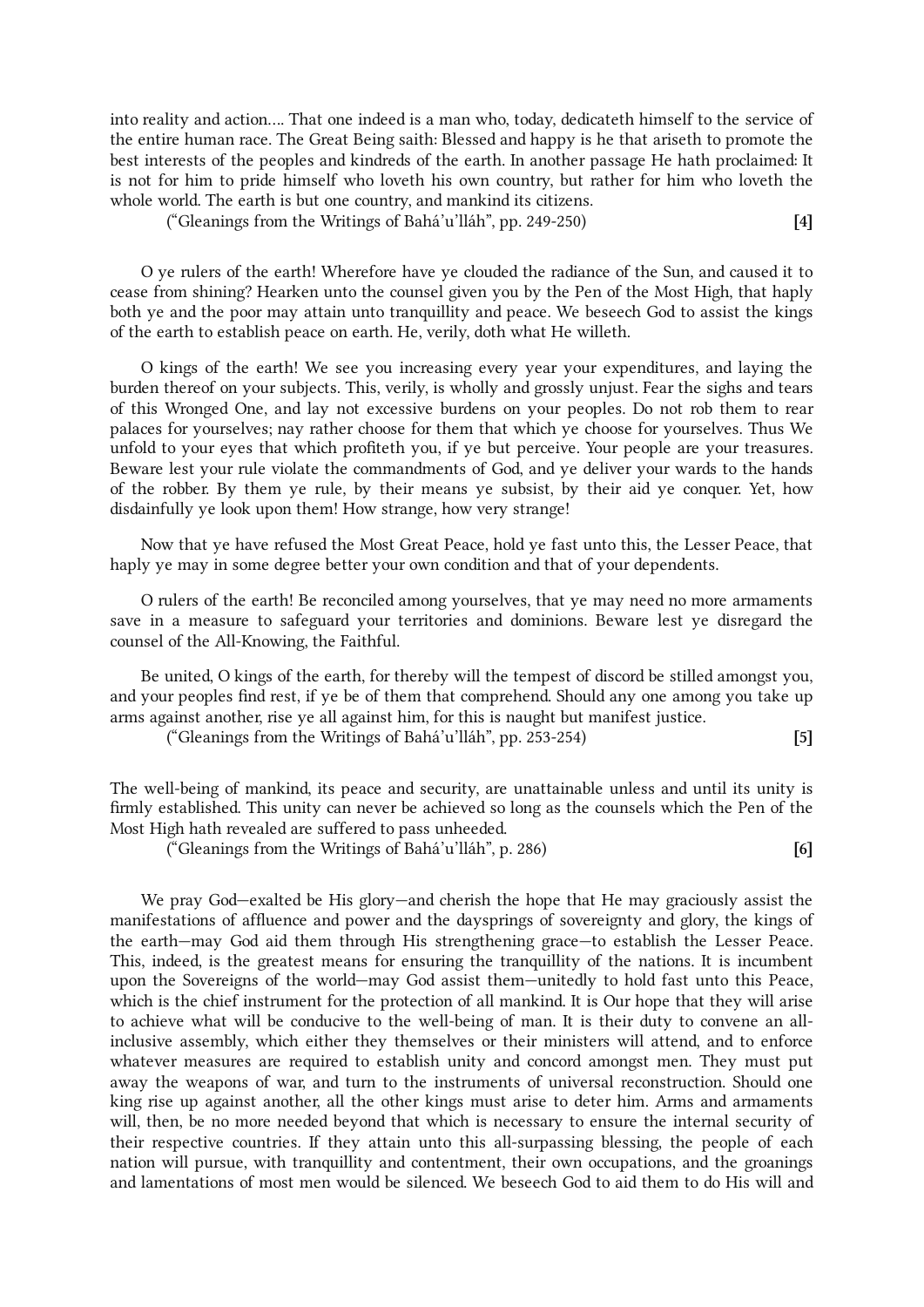pleasure. He, verily, is the Lord of the throne on high and of earth below, and the Lord of this world and of the world to come. It would be preferable and more fitting that the highly-honoured kings themselves should attend such an assembly, and proclaim their edicts. Any king who will arise and carry out this task, he, verily will, in the sight of God, become the cynosure of all kings. Happy is he, and great is his blessedness!

("Epistle to the Son of the Wolf", rev. ed. (Wilmette: Bahá'í Publishing Trust, 1988), pp.  $30-31$ ) [7]

The sixth Glad-Tidings is the establishment of the Lesser Peace, details of which have formerly been revealed from Our Most Exalted Pen. Great is the blessedness of him who upholdeth it and observeth whatsoever hath been ordained by God, the All-Knowing, the All-Wise.

("Tablets of Bahá'u'lláh Revealed after the Kitáb-i-Aqdas", (Wilmette: Bahá'í Publishing Trust, 1988), p. 23) [8]

... In all matters moderation is desirable. If a thing is carried to excess, it will prove a source of evil. Consider the civilization of the West, how it hath agitated and alarmed the peoples of the world. An infernal engine hath been devised, and hath proved so cruel a weapon of destruction that its like none hath ever witnessed or heard. The purging of such deeply-rooted and overwhelming corruptions cannot be effected unless the peoples of the world unite in pursuit of one common aim and embrace one universal faith. Incline your ears unto the Call of this Wronged One and adhere firmly to the Lesser Peace.

("Tablets of Bahá'u'lláh revealed after the Kitáb-i-Aqdas", p. 69) [9]

First:It is incumbent upon the ministers of the House of Justice to promote the Lesser Peace so that the people of the earth may be relieved from the burden of exorbitant expenditures. This matter is imperative and absolutely essential, inasmuch as hostilities and conflict lie at the root of affliction and calamity.

("Tablets of Bahá'u'lláh revealed after the Kitáb-i-Aqdas", p. 89) [10]

In the abundance of Our grace and loving-kindness We have revealed specially for the rulers and ministers of the world that which is conducive to safety and protection, tranquillity and peace; haply the children of men may rest secure from the evils of oppression. He, verily, is the Protector, the Helper, the Giver of victory. It is incumbent upon the men of God's House of Justice to fix their gaze by day and by night upon that which hath shone forth from the Pen of Glory for the training of peoples, the upbuilding of nations, the protection of man and the safeguarding of his honour.

("Tablets of Bahá'u'lláh revealed after the Kitáb-i-Aqdas", p. 125) [11]

... They that are possessed of wealth and invested with authority and power must show the profoundest regard for religion. In truth, religion is a radiant light and an impregnable stronghold for the protection and welfare of the peoples of the world, for the fear of God impelleth man to hold fast to that which is good, and shun all evil. Should the lamp of religion be obscured, chaos and confusion will ensue, and the lights of fairness and justice, of tranquillity and peace cease to shine. Unto this will bear witness every man of true understanding.

("Tablets of Bahá'u'lláh revealed after the Kitáb-i-Aqdas", p. 125) [12]

We have enjoined upon all mankind to establish the Most Great Peace—the surest of all means for the protection of humanity. The sovereigns of the world should, with one accord, hold fast thereunto, for this is the supreme instrument that can ensure the security and welfare of all peoples and nations. They, verily, are the manifestations of the power of God and the daysprings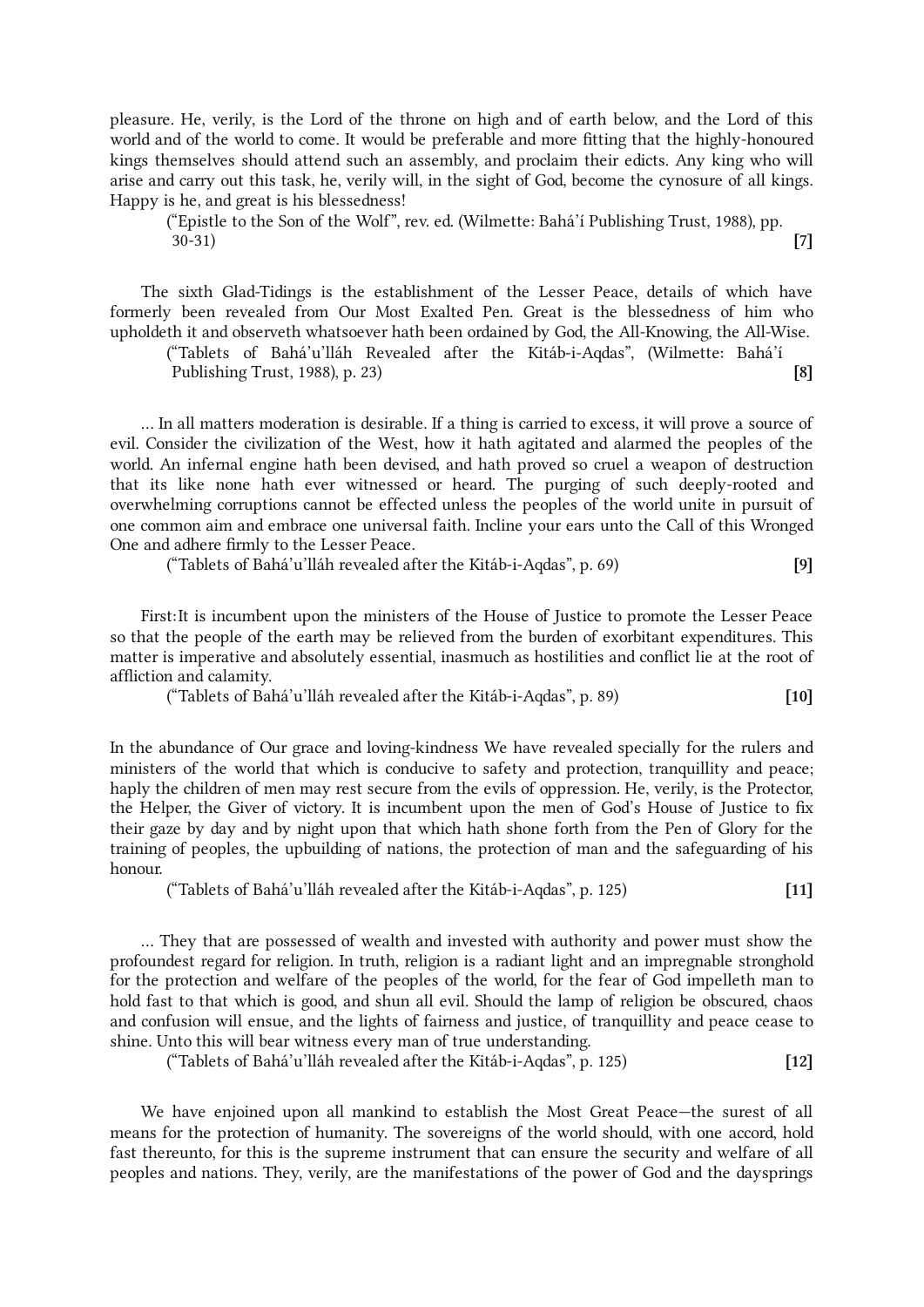of His authority. We beseech the Almighty that He may graciously assist them in that which is conducive to the well-being of their subjects. A full explanation regarding this matter hath been previously set forth by the Pen of Glory; well is it with them that act accordingly.

("Tablets of Bahá'u'lláh revealed after the Kitáb-i-Aqdas", p. 126) [13]

The purpose of religion as revealed from the heaven of God's holy Will is to establish unity and concord amongst the peoples of the world; make it not the cause of dissension and strife. The religion of God and His divine law are the most potent instruments and the surest of all means for the dawning of the light of unity amongst men. The progress of the world, the development of nations, the tranquillity of peoples, and the peace of all who dwell on earth are among the principles and ordinances of God. Religion bestoweth upon man the most precious of all gifts, offereth the cup of prosperity, imparteth eternal life, and showereth imperishable benefits upon mankind. It behoveth the chiefs and rulers of the world, and in particular the Trustees of God's House of Justice, to endeavour to the utmost of their power to safeguard its position, promote its interests and exalt its station in the eyes of the world. In like manner it is incumbent upon them to enquire into the conditions of their subjects and to acquaint themselves with the affairs and activities of the divers communities in their dominions. We call upon the manifestations of the power of God—the sovereigns and rulers on earth—to bestir themselves and do all in their power that haply they may banish discord from this world and illumine it with the light of concord.

("Tablets of Bahá'u'lláh revealed after the Kitáb-i-Aqdas", pp. 129-130) [14]

Our hope is that the world's religious leaders and the rulers thereof will unitedly arise for the reformation of this age and the rehabilitation of its fortunes. Let them, after meditating on its needs, take counsel together and, through anxious and full deliberation, administer to a diseased and sorely-afflicted world the remedy it requireth.

The Great Being saith: The heaven of divine wisdom is illumined with the two luminaries of consultation and compassion. Take ye counsel together in all matters, inasmuch as consultation is the lamp of guidance which leadeth the way, and is the bestower of understanding.

("Tablets of Bahá'u'lláh revealed after the Kitáb-i-Aqdas", p. 168) [15]

Take ye counsel together, and let your concern be only for that which profiteth mankind and bettereth the condition thereof.... Regard the world as the human body which, though created whole and perfect, has been afflicted, through divers causes, with grave ills and maladies. Not for one day did it rest, nay its sicknesses waxed more severe, as it fell under the treatment of unskilled physicians who have spurred on the steed of their worldly desires and have erred grievously. And if at one time, through the care of an able physician, a member of that body was healed, the rest remained afflicted as before. Thus informeth you the All-Knowing, the All-Wise.... That which the Lord hath ordained as the sovereign remedy and mightiest instrument for the healing of all the world is the union of all its peoples in one universal Cause, one common Faith. This can in no wise be achieved except through the power of a skilled, an all-powerful and inspired Physician. This verily is the truth, and all else naught but error.

Consider these days in which the Ancient Beauty, He Who is the Most Great Name, hath been sent down to regenerate and unify mankind. Behold how with drawn swords they rose against Him, and committed that which caused the Faithful Spirit to tremble. And whenever We said unto them: 'Lo, the World Reformer is come,' they made reply: 'He, in truth, is one of the stirrers of mischief'....

...

(Extracts from the Tablet to Queen Victoria, cited in Shoghi Effendi, "The World Order of Bahá'u'lláh: Selected Letters", rev. ed. (Wilmette: Bahá'í Publishing Trust, 1982), pp. 39-40; p. 163) [16]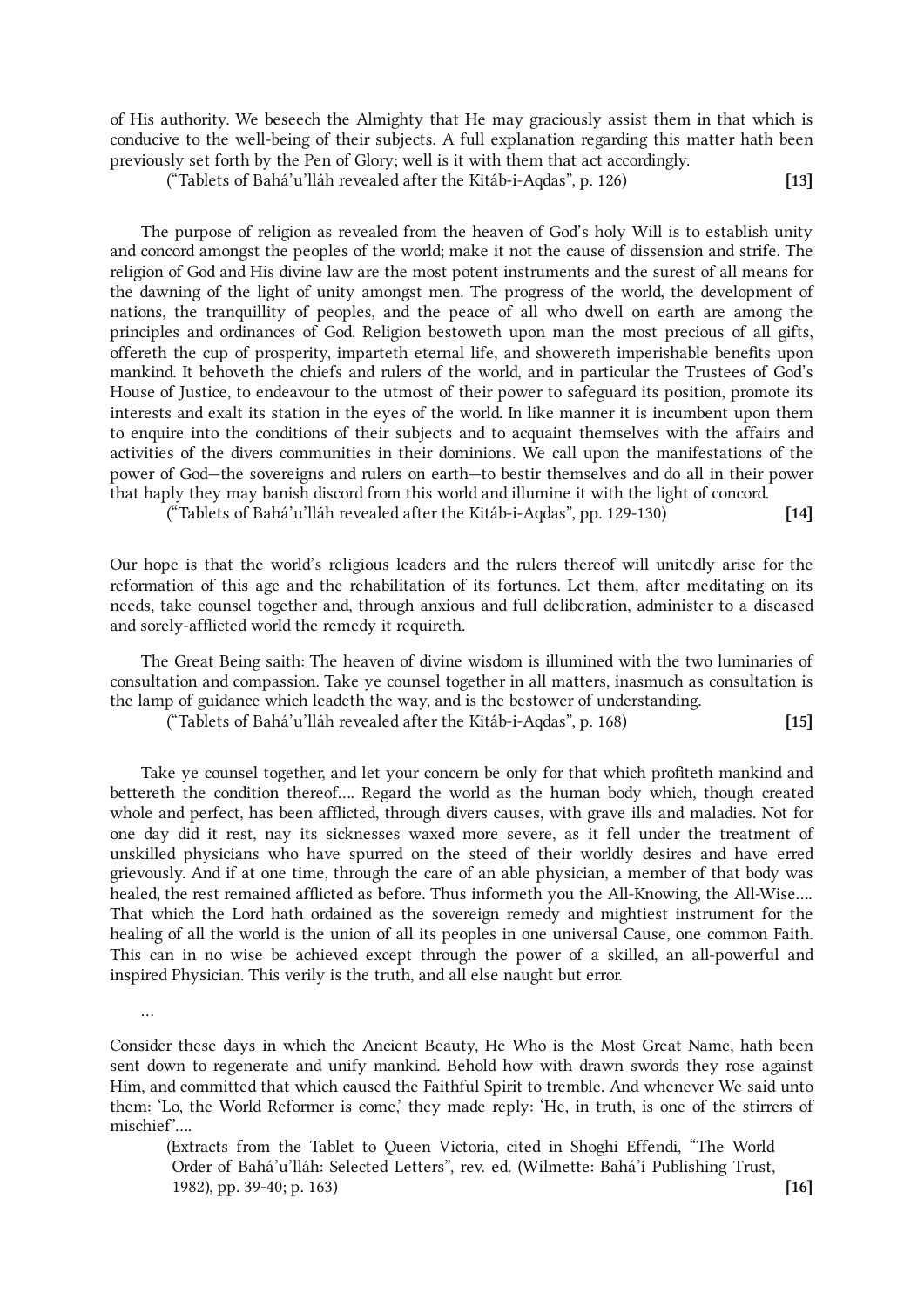# EXTRACTS FROM THE UTTERANCES OF BAHÁ'U'LLÁH:

... Praise be to God that thou hast attained!... Thou hast come to see a prisoner and an exile.... We desire but the good of the world and happiness of the nations; yet they deem us a stirrer up of strife and sedition worthy of bondage and banishment.... That all nations should become one in faith and all men as brothers; that the bonds of affection and unity between the sons of men should be strengthened; that diversity of religion should cease, and differences of race be annulled —what harm is there in this?... Yet so it shall be; these fruitless strifes, these ruinous wars shall pass away, and the "Most Great Peace" shall come.... Do not you in Europe need this also? Is not this that which Christ foretold?... Yet do we see your kings and rulers lavishing their treasures more freely on means for the destruction of the human race than on that which would conduce to the happiness of mankind.... These strifes and this bloodshed and discord must cease, and all men be as one kindred and one family.... Let not a man glory in this, that he loves his country; let him rather glory in this, that he loves his kind....

(Words spoken to E. G. Browne, from his pen portrait of Bahá'u'lláh, J. E. Esslemont, "Bahá'u'lláh and the New Era", 5th rev. ed. (Wilmette: Bahá'í Publishing Trust, 1987), pp. 39-40) [17]

## EXTRACTS FROM THE WRITINGS OF 'ABDU'L-BAHÁ:

Know thou that all the powers combined have not the power to establish universal peace, nor to withstand the overmastering dominion, at every time and season, of these endless wars. Ere long, however, shall the power of heaven, the dominion of the Holy Spirit, hoist on the high summits the banners of love and peace, and there above the castles of majesty and might shall those banners wave in the rushing winds that blow out of the tender mercy of God.

("Selections from the Writings of 'Abdu'l-Bahá", [rev. ed.] (Haifa: Bahá'í World Centre, 1982), p. 174) [18]

Rest thou assured that in this era of the spirit, the Kingdom of Peace will raise up its tabernacle on the summits of the world, and the commandments of the Prince of Peace will so dominate the arteries and nerves of every people as to draw into His sheltering shade all the nations on earth. From springs of love and truth and unity will the true Shepherd give His sheep to drink.

O handmaid of God, peace must first be established among individuals, until it leadeth in the end to peace among nations. Wherefore, O ye Bahá'ís, strive ye with all your might to create, through the power of the Word of God, genuine love, spiritual communion and durable bonds among individuals. This is your task.

("Selections from the Writings of 'Abdu'l-Bahá", p. 246) [19]

So long as these prejudices [religious, racial, national, political] survive, there will be continuous and fearsome wars.

To remedy this condition there must be universal peace. To bring this about, a Supreme Tribunal must be established, representative of all governments and peoples; questions both national and international must be referred thereto, and all must carry out the decrees of this Tribunal. Should any government or people disobey, let the whole world arise against that government or people.

("Selections from the Writings of 'Abdu'l-Bahá", p. 249) [20]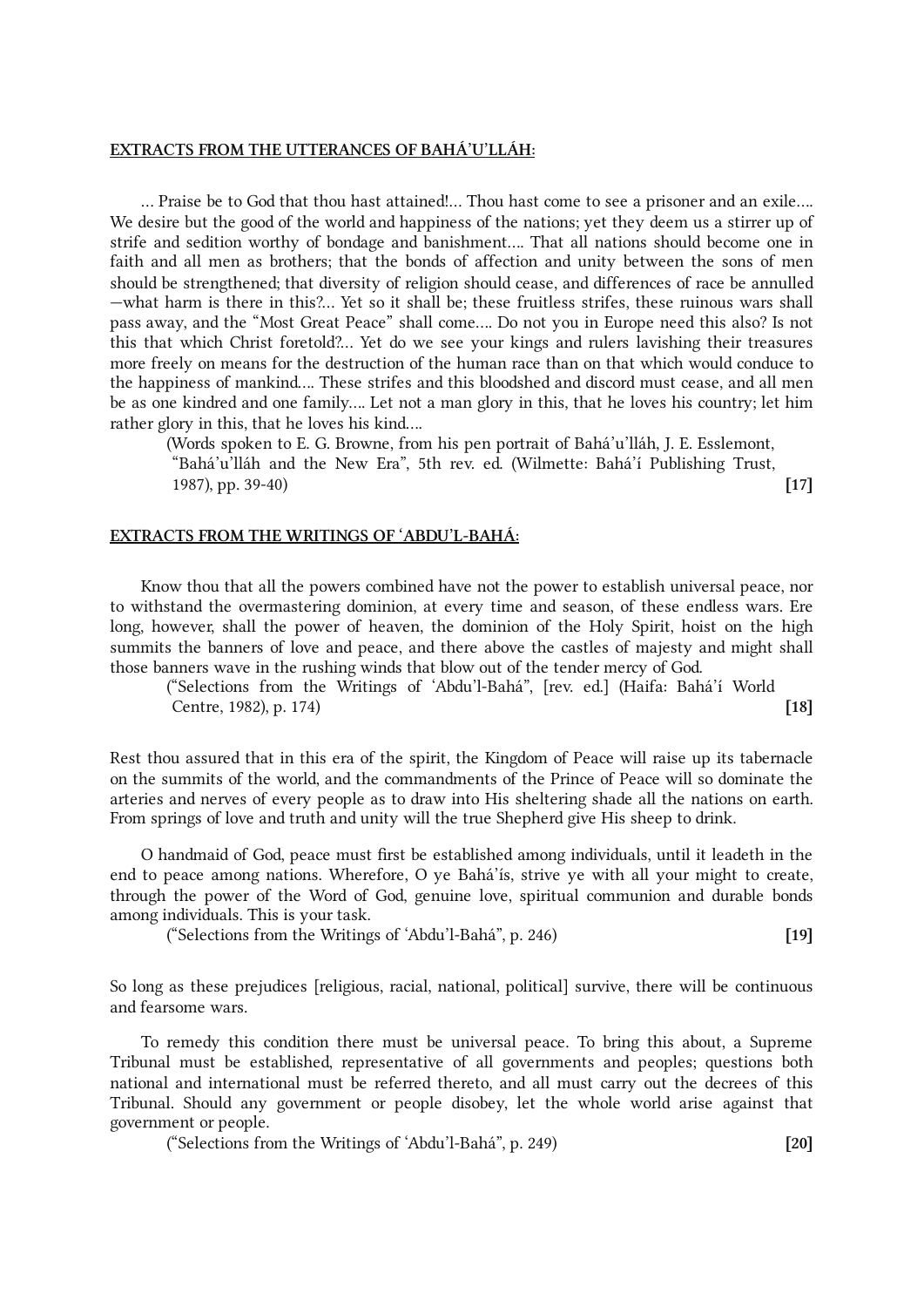At present universal peace is a matter of great importance, but unity of conscience is essential, so that the foundation of this matter may become secure, its establishment firm and its edifice strong.

Therefore Bahá'u'lláh, fifty years ago, expounded this question of universal peace at a time when He was confined in the fortress of 'Akká and was wronged and imprisoned....

Among His teachings was the declaration of universal peace.... the teachings of Bahá'u'lláh were not limited to the establishment of universal peace. They embraced many teachings which supplemented and supported that of universal peace.

...

In fine, such teachings are numerous. These manifold principles, which constitute the greatest basis for the felicity of mankind and are of the bounties of the Merciful, must be added to the matter of universal peace and combined with it, so that results may accrue. Otherwise the realization of universal peace by itself in the world of mankind is difficult. As the teachings of Bahá'u'lláh are combined with universal peace, they are like a table provided with every kind of fresh and delicious food. Every soul can find, at that table of infinite bounty, that which he desires. If the question is restricted to universal peace alone, the remarkable results which are expected and desired will not be attained. The scope of universal peace must be such that all the communities and religions may find their highest wish realized in it. The teachings of Bahá'u'lláh are such that all the communities of the world, whether religious, political or ethical, ancient or modern, find in them the expression of their highest wish.

<span id="page-5-0"></span>...

For example, the question of universal peace, about which Bahá'u'lláh says that the Supreme Tribunal must be established: although the League of Nations has been brought into existence, yet it is incapable of establishing universal peace. But the Supreme Tribunal which Bahá'u'lláh has described will fulfil this sacred task with the utmost might and power. And His plan is this: that the national assemblies of each country and nation—that is to say parliaments—should elect two or three persons who are the choicest of that nation, and are well informed concerning international laws and the relations between governments and aware of the essential needs of the world of humanity in this day. The number of these representatives should be in proportion to the number of inhabitants of that country. The election of these souls who are chosen by the national assembly, that is, the parliament, must be confirmed by the upper house, the congress and the cabinet and also by the president or monarch so these persons may be the elected ones of all the nation and the government. The Supreme Tribunal will be composed of these people, and all mankind will thus have a share therein, for every one of these delegates is fully representative of his nation.<sup>[1](#page-30-0)</sup> When the Supreme Tribunal gives a ruling on any international question, either unanimously or by majority rule, there will no longer be any pretext for the plaintiff or ground of objection for the defendant. In case any of the governments or nations, in the execution of the irrefutable decision of the Supreme Tribunal, be negligent or dilatory, the rest of the nations will rise up against it, because all the governments and nations of the world are the supporters of this Supreme Tribunal. Consider what a firm foundation this is! But by a limited and restricted League the purpose will not be realized as it ought and should. This is the truth about the situation, which has been stated....

("Selections from the Writings of 'Abdu'l-Bahá", pp. 297-298, p. 304, pp. 306-307) [21]

True civilization will unfurl its banner in the midmost heart of the world whenever a certain number of its distinguished and high-minded sovereigns—the shining exemplars of devotion and determination—shall, for the good and happiness of all mankind, arise, with firm resolve and clear vision, to establish the Cause of Universal Peace. They must make the Cause of Peace the object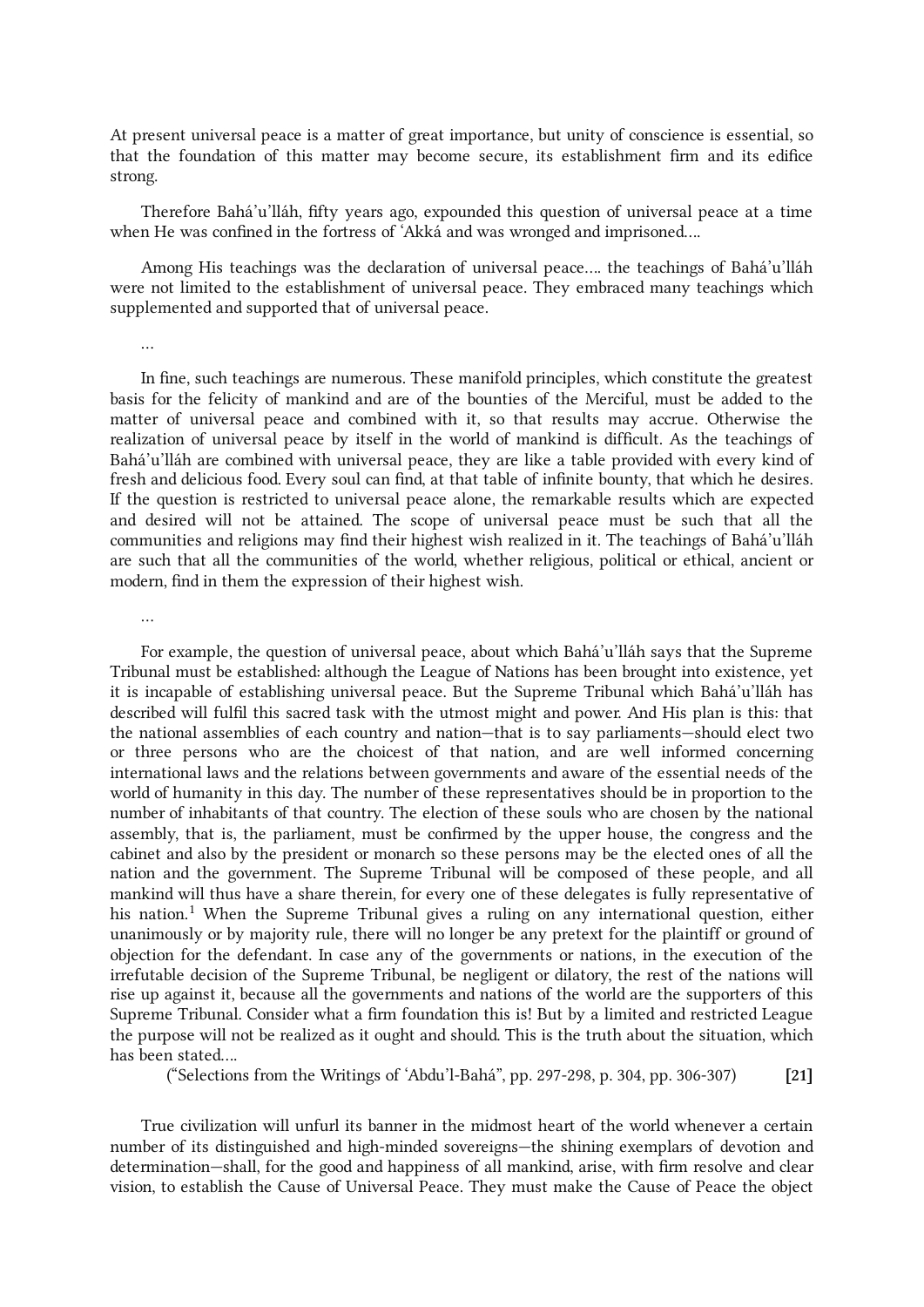of general consultation, and seek by every means in their power to establish a Union of the nations of the world. They must conclude a binding treaty and establish a covenant, the provisions of which shall be sound, inviolable and definite. They must proclaim it to all the world and obtain for it the sanction of all the human race. This supreme and noble undertaking—the real source of the peace and well-being of all the world—should be regarded as sacred by all that dwell on earth. All the forces of humanity must be mobilized to ensure the stability and permanence of this Most Great Covenant. In this all-embracing Pact the limits and frontiers of each and every nation should be clearly fixed, the principles underlying the relations of governments towards one another definitely laid down, and all international agreements and obligations ascertained. In like manner, the size of the armaments of every government should be strictly limited, for if the preparations for war and the military forces of any nation should be allowed to increase, they will arouse the suspicion of others. The fundamental principle underlying this solemn Pact should be so fixed that if any government later violate any one of its provisions, all the governments on earth should arise to reduce it to utter submission, nay the human race as a whole should resolve, with every power at its disposal, to destroy that government. Should this greatest of all remedies be applied to the sick body of the world, it will assuredly recover from its ills and will remain eternally safe and secure.

Observe that if such a happy situation be forthcoming, no government would need continually to pile up the weapons of war, nor feel itself obliged to produce ever new military weapons with which to conquer the human race. A small force for the purposes of internal security, the correction of criminal and disorderly elements and the prevention of local disturbances, would be required—no more. In this way the entire population would, first of all, be relieved of the crushing burden of expenditure currently imposed for military purposes, and secondly, great numbers of people would cease to devote their time to the continual devising of new weapons of destruction those testimonials of greed and bloodthirstiness, so inconsistent with the gift of life—and would instead bend their efforts to the production of whatever will foster human existence and peace and well-being, and would become the cause of universal development and prosperity. Then every nation on earth will reign in honour, and every people will be cradled in tranquillity and content.

A few, unaware of the power latent in human endeavour, consider this matter as highly impracticable, nay even beyond the scope of man's utmost efforts. Such is not the case, however. On the contrary, thanks to the unfailing grace of God, the loving-kindness of His favoured ones, the unrivaled endeavours of wise and capable souls, and the thoughts and ideas of the peerless leaders of this age, nothing whatsoever can be regarded as unattainable. Endeavour, ceaseless endeavour, is required. Nothing short of an indomitable determination can possibly achieve it. Many a cause which past ages have regarded as purely visionary, yet in this day has become most easy and practicable. Why should this most great and lofty Cause—the day-star of the firmament of true civilization and the cause of the glory, the advancement, the well-being and the success of all humanity—be regarded as impossible of achievement? Surely the day will come when its beauteous light shall shed illumination upon the assemblage of man.

The apparatus of conflict will, as preparations go on at their present rate, reach the point where war will become something intolerable to mankind.

It is clear from what has already been said that man's glory and greatness do not consist in his being avid for blood and sharp of claw, in tearing down cities and spreading havoc, in butchering armed forces and civilians. What would mean a bright future for him would be his reputation for justice, his kindness to the entire population whether high or low, his building up countries and cities, villages and districts, his making life easy, peaceful and happy for his fellow beings, his laying down fundamental principles for progress, his raising the standards and increasing the wealth of the entire population.

No power on earth can prevail against the armies of justice, and every citadel must fall before them; for men willingly go down under the triumphant strokes of this decisive blade, and desolate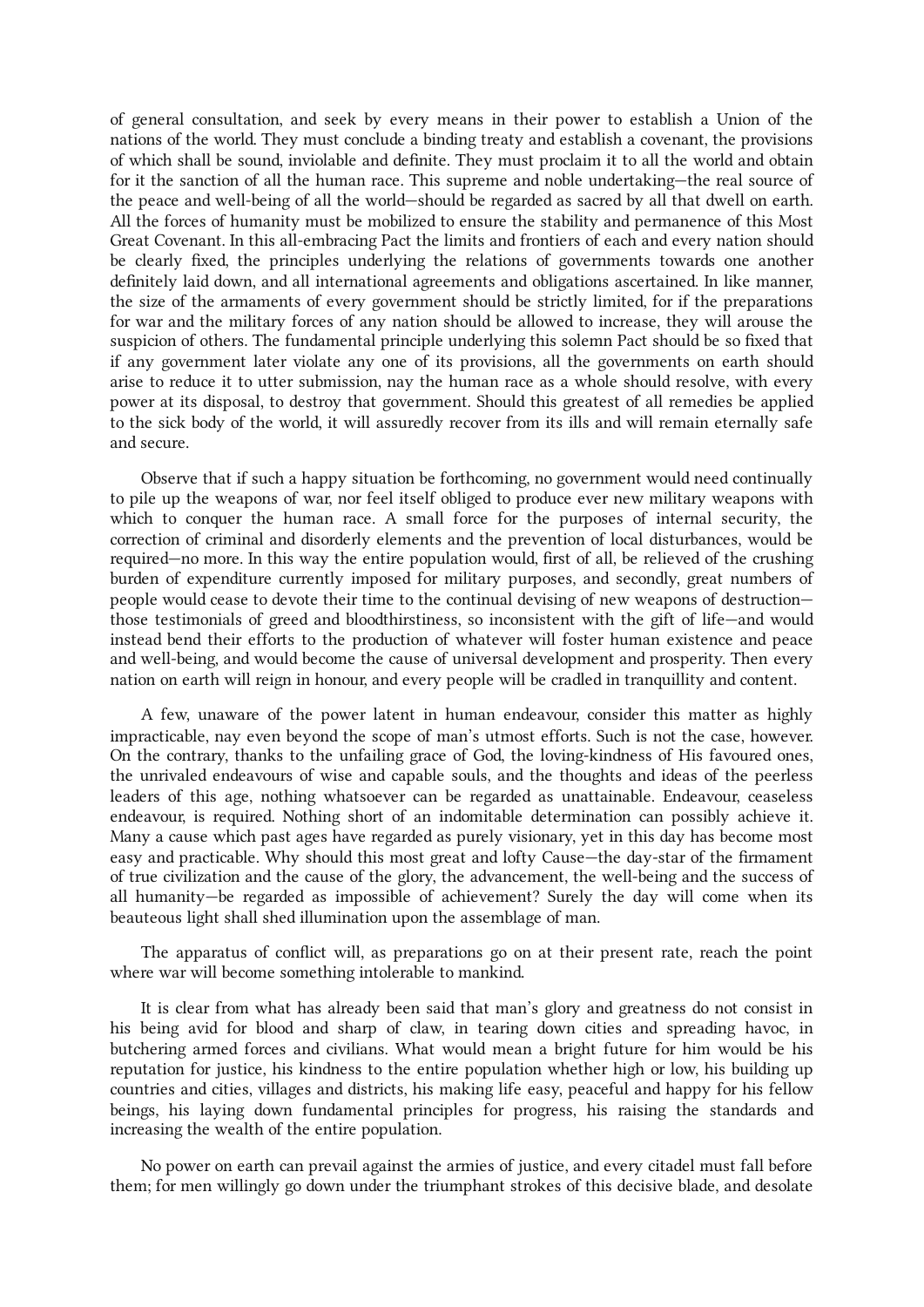places bloom and flourish under the tramplings of this host. There are two mighty banners which, when they cast their shadow across the crown of any king, will cause the influence of his government quickly and easily to penetrate the whole earth, even as if it were the light of the sun: the first of these two banners is wisdom; the second is justice. Against these two most potent forces, the iron hills cannot prevail, and Alexander's wall will break before them. It is clear that life in this fast-fading world is as fleeting and inconstant as the morning wind, and this being so, how fortunate are the great who leave a good name behind them, and the memory of a lifetime spent in the pathway of the good pleasure of God.

...

A conquest can be a praiseworthy thing, and there are times when war becomes the powerful basis of peace, and ruin the very means of reconstruction. If, for example, a high-minded sovereign marshals his troops to block the onset of the insurgent and the aggressor, or again, if he takes the field and distinguishes himself in a struggle to unify a divided state and people, if, in brief, he is waging war for a righteous purpose, then this seeming wrath is mercy itself, and this apparent tyranny the very substance of justice and this warfare the cornerstone of peace. Today, the task befitting great rulers is to establish universal peace, for in this lies the freedom of all peoples.

("The Secret of Divine Civilization", 2nd ed. (Wilmette: Bahá'í Publishing Trust, 1983), pp. 64-67, 70-71) [22]

In cycles gone by, though harmony was established, yet, owing to the absence of means, the unity of all mankind could not have been achieved. Continents remained widely divided, nay even among the peoples of one and the same continent association and interchange of thought were well nigh impossible. Consequently intercourse, understanding and unity amongst all the peoples and kindreds of the earth were unattainable. In this day, however, means of communication have multiplied, and the five continents of the earth have virtually merged into one.... In like manner all the members of the human family, whether peoples or governments, cities or villages, have become increasingly interdependent. For none is self-sufficiency any longer possible, inasmuch as political ties unite all peoples and nations, and the bonds of trade and industry, of agriculture and education, are being strengthened every day. Hence the unity of all mankind can in this day be achieved. Verily this is none other but one of the wonders of this wondrous age, this glorious century. Of this past ages have been deprived, for this century—the century of light—has been endowed with unique and unprecedented glory, power and illumination. Hence the miraculous unfolding of a fresh marvel every day. Eventually it will be seen how bright its candles will burn in the assemblage of man.

Behold how its light is now dawning upon the world's darkened horizon. The first candle is unity in the political realm, the early glimmerings of which can now be discerned. The second candle is unity of thought in world undertakings, the consummation of which will ere long be witnessed. The third candle is unity in freedom which will surely come to pass. The fourth candle is unity in religion which is the corner-stone of the foundation itself, and which, by the power of God, will be revealed in all its splendour. The fifth candle is the unity of nations—a unity which in this century will be securely established, causing all the peoples of the world to regard themselves as citizens of one common fatherland. The sixth candle is unity of races, making of all that dwell on earth peoples and kindreds of one race. The seventh candle is unity of language, i.e., the choice of a universal tongue in which all peoples will be instructed and converse. Each and every one of these will inevitably come to pass, inasmuch as the power of the Kingdom of God will aid and assist in their realization.

(Cited in Shoghi Effendi, "The World Order of Bahá'u'lláh", pp. 38-39, and "The Promised Day Is Come", rev. ed. (Wilmette: Bahá'í Publishing Trust, 1980), pp. 120-  $(23)$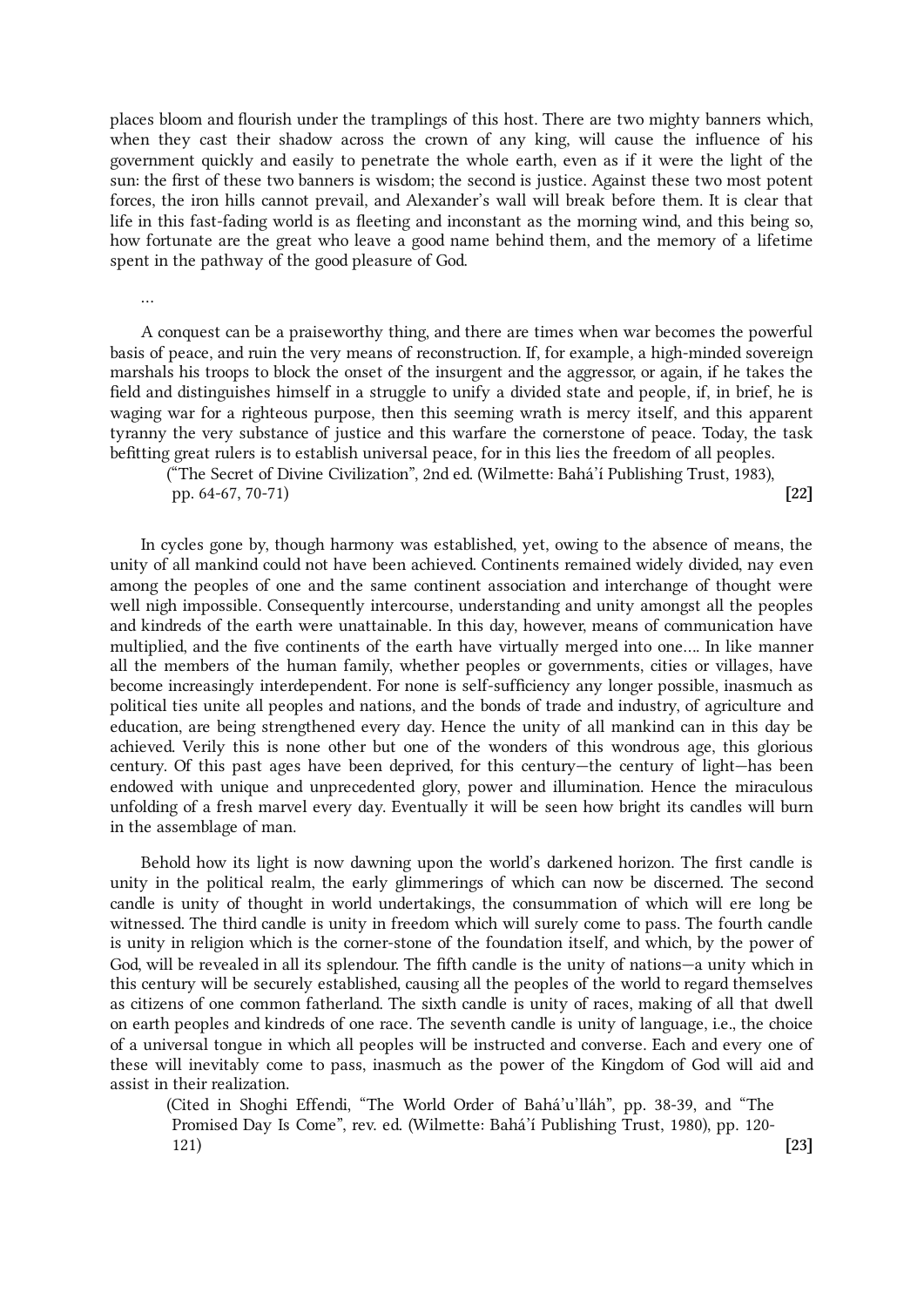... every great Cause in this world of existence findeth visible expression through three means: first, intention; second, confirmation; third, action. Today on this earth there are many souls who are promoters of peace and reconciliation and are longing for the realization of the oneness and unity of the world of humanity; but this intention needeth a dynamic power, so that it may become manifest in the world of being. In this day the divine instructions and lordly exhortations promulgate this most great aim, and the confirmations of the Kingdom also support and aid the realization of this intention. Therefore, although the combined forces and thoughts of the nations of the world cannot by themselves achieve this exalted purpose, the power of the Word of God penetrateth all things and the assistance of the divine Kingdom is continuous. Erelong it will become evident and clear that the ensign of the Most Great Peace is the teachings of Bahá'u'lláh, and the tent of union and harmony among nations is the Tabernacle of the divine Kingdom, for therein the intention, the power and the action, all three, are brought together. The realization of everything in the world of being dependeth upon these three elements.

(From a Tablet - translated from Persian) [24]

As far as possible, rest thou not for a moment, travel to the North and South of the country and summon all men to the oneness of the world of humanity and to universal peace, saying: O people! Bahá'u'lláh laid the foundation of universal peace fifty years ago. He even addressed Epistles to the kings wherein He declared that war could destroy the foundation of the world of humanity, that peace is conducive to everlasting life and that dire peril awaited mankind. Also three years before the outbreak of the world war 'Abdu'l-Bahá travelled to America and most of Europe, where he raised His voice before all gatherings, societies and churches, appealing: O ye assemblage of men! The continent of Europe hath virtually become an arsenal filled with explosives. There are vast stores of destructive material hidden underground, liable to burst forth at a single spark, causing the whole earth to quake. O ye men of understanding! Bestir yourselves that perchance this accumulation of volatile material may not explode. But the appeal went unheeded and consequently this murderous war broke out.

The bulk of humanity now realiseth what a great calamity war is and how war turneth man into a ferocious animal, causing prosperous cities and villages to be reduced to ruins and the foundations of the human edifice to crumble. Now, since all men have been awakened and their ears are attentive, it is time for the promulgation of universal peace—a peace based on righteousness and justice—that mankind may not be exposed to further dangers in the future. Now is the dawn of universal peace, and the first streaks of its light are beginning to appear. We earnestly hope that its effulgent orb may shine forth and flood the East and the West with its radiance. The establishment of universal peace is not possible save through the power of the Word of God....

(From a Tablet - translated from the Persian) [25]

Chaos and confusion are daily increasing in the world. They will attain such intensity as to render the frame of mankind unable to bear them. Then will men be awakened and become aware that religion is the impregnable stronghold and the manifest light of the world, and its laws, exhortations and teachings the source of life on earth.

(From a Tablet - translated from the Persian) [26]

# EXTRACTS FROM THE UTTERANCES OF 'ABDU'L-BAHÁ:

Today the world of humanity is in need of international unity and conciliation. To establish these great fundamental principles a propelling power is needed. It is self-evident that the unity of the human world and the Most Great Peace cannot be accomplished through material means. They cannot be established through political power, for the political interests of nations are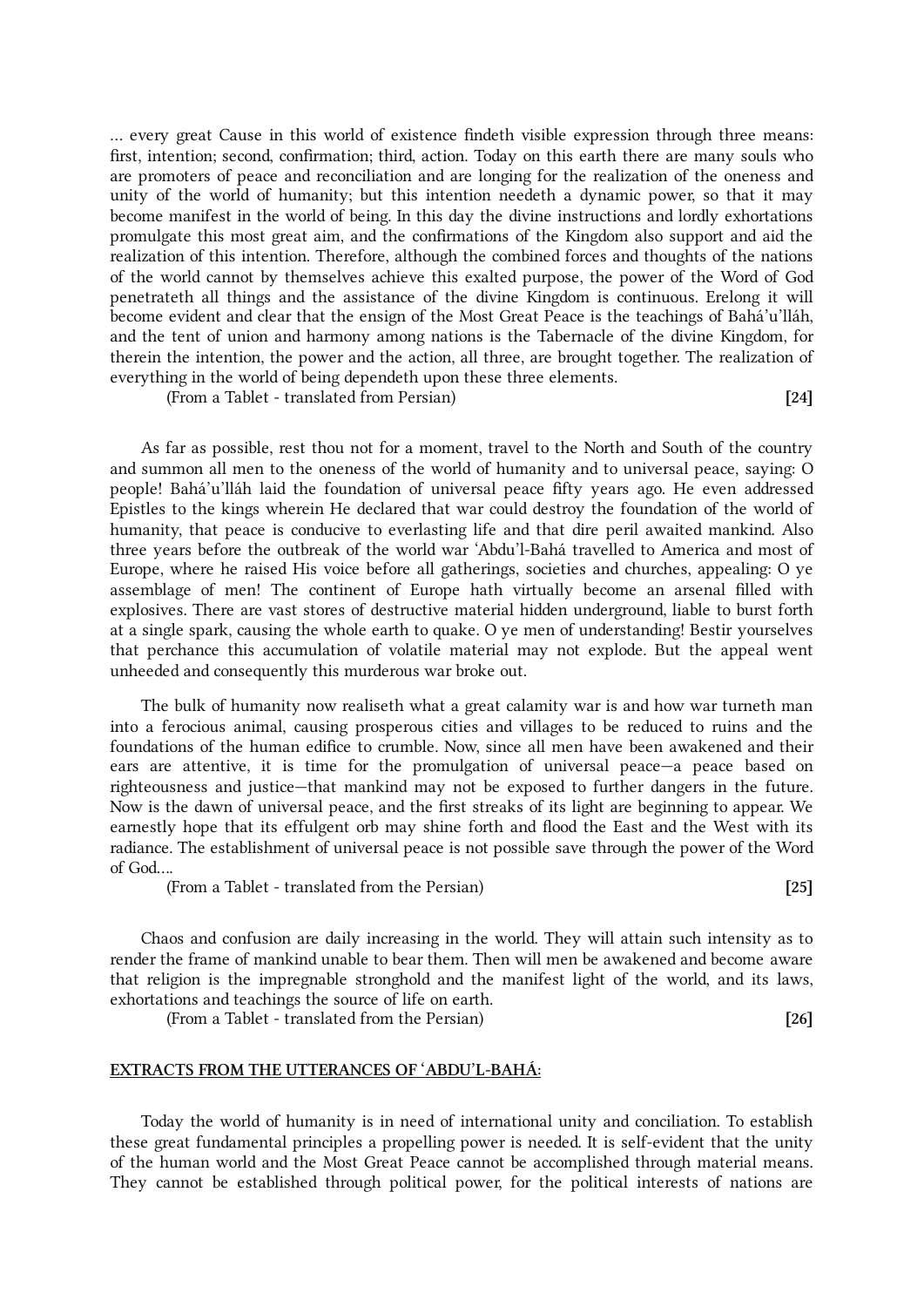various and the policies of peoples are divergent and conflicting. They cannot be founded through racial or patriotic power, for these are human powers, selfish and weak. The very nature of racial differences and patriotic prejudices prevents the realization of this unity and agreement. Therefore, it is evidenced that the promotion of the oneness of the kingdom of humanity, which is the essence of the teachings of all the Manifestations of God, is impossible except through the divine power and breaths of the Holy Spirit. Other powers are too weak and are incapable of accomplishing this.

("The Promulgation of Universal Peace: Talks Delivered by 'Abdu'l-Bahá during His Visit to the United States and Canada in 1912", 2nd. ed. (Wilmette: Bahá'í Publishing Trust, 1982), pp. 11-12) [27]

We will pray that the ensign of international peace may be uplifted and that the oneness of the world of humanity may be realized and accomplished. All this is made possible and practicable through your efforts. May this American democracy be the first nation to establish the foundation of international agreement. May it be the first nation to proclaim the universality of mankind. May it be the first to upraise the standard of the Most Great Peace, and through this nation of democracy may these philanthropic intentions and institutions be spread broadcast throughout the world. Truly, this is a great and revered nation. Here liberty has reached its highest degree. The intentions of its people are most praiseworthy. They are, indeed, worthy of being the first to build the Tabernacle of the Most Great Peace and proclaim the oneness of mankind. I will supplicate God for assistance and confirmation in your behalf.

("The Promulgation of Universal Peace: Talks Delivered by 'Abdu'l-Bahá during His Visit to the United States and Canada in 1912", pp. 36-37) [28]

Today the greatest need of the world of humanity is discontinuance of the existing misunderstandings among nations. This can be accomplished through the unity of language. Unless the unity of languages is realized, the Most Great Peace and the oneness of the human world cannot be effectively organized and established because the function of language is to portray the mysteries and secrets of human hearts. The heart is like a box, and language is the key. Only by using the key can we open the box and observe the gems it contains. Therefore, the question of an auxiliary international tongue has the utmost importance.... It is my hope that it may be perfected through the bounties of God and that intelligent men may be selected from the various countries of the world to organize an international congress whose chief aim will be the promotion of this universal medium of speech.

("The Promulgation of Universal Peace: Talks Delivered by 'Abdu'l-Bahá during His Visit to the United States and Canada in 1912", pp. 60-61) [29]

... because I find the American nation so capable of achievement and this government the fairest of western governments, its institutions superior to others, my wish and hope is that the banner of international reconciliation may first be raised on this continent and the standard of the Most Great Peace be unfurled here. May the American people and their government unite in their efforts in order that this light may dawn from this point and spread to all regions, for this is one of the greatest bestowals of God. In order that America may avail herself of this opportunity, I beg that you strive and pray with heart and soul, devoting all your energies to this end: that the banner of international peace may be upraised here and that this democracy may be the cause of the cessation of warfare in all other countries.

("The Promulgation of Universal Peace: Talks Delivered by 'Abdu'l-Bahá during His Visit to the United States and Canada in 1912", pp. 83-84) [30]

In past ages humanity has been defective and inefficient because it has been incomplete. War and its ravages have blighted the world; the education of woman will be a mighty step toward its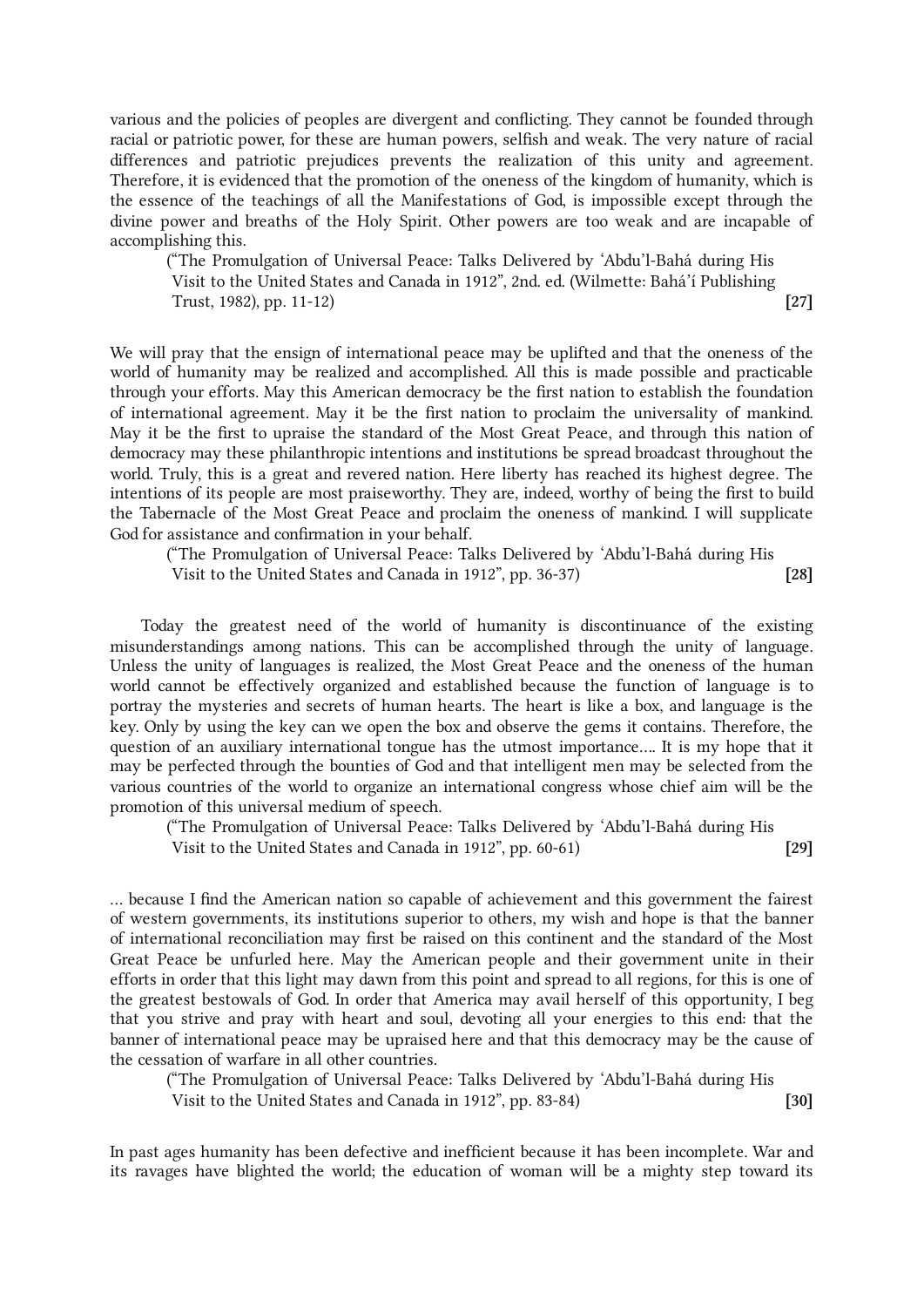abolition and ending, for she will use her whole influence against war. Woman rears the child and educates the youth to maturity. She will refuse to give her sons for sacrifice upon the field of battle. In truth, she will be the greatest factor in establishing universal peace and international arbitration. Assuredly, woman will abolish warfare among mankind....

("The Promulgation of Universal Peace: Talks Delivered by 'Abdu'l-Bahá during His Visit to the United States and Canada in 1912", p. 108) [31]

All of us know that international peace is good, that it is conducive to human welfare and the glory of man, but volition and action are necessary before it can be established. Action is essential. Inasmuch as this century is a century of light, capacity for action is assured to mankind. Necessarily the divine principles will be spread among men until the time of action arrives. Surely this has been so, and truly the time and conditions are ripe for action now....

("The Promulgation of Universal Peace: Talks Delivered by 'Abdu'l-Bahá during His Visit to the United States and Canada in 1912", p. 121) [32]

This has come to pass. The powers of earth cannot withstand the privileges and bestowals which God has ordained for this great and glorious century. It is a need and exigency of the time.... Let this century be the sun of previous centuries, the effulgences of which shall last forever, so that in times to come they shall glorify the twentieth century, saying the twentieth century was the century of lights, the twentieth century was the century of life, the twentieth century was the century of international peace, the twentieth century was the century of divine bestowals, and the twentieth century has left traces which shall last forever.

("The Promulgation of Universal Peace: Talks Delivered by 'Abdu'l-Bahá during His Visit to the United States and Canada in 1912", pp. 125-126) [33]

The most momentous question of this day is international peace and arbitration, and universal peace is impossible without universal suffrage. Children are educated by the women. The mother bears the troubles and anxieties of rearing the child, undergoes the ordeal of its birth and training. Therefore, it is most difficult for mothers to send to the battlefield those upon whom they have lavished such love and care. Consider a son reared and trained twenty years by a devoted mother. What sleepless nights and restless, anxious days she has spent! Having brought him through dangers and difficulties to the age of maturity, how agonizing then to sacrifice him upon the battlefield! Therefore, the mothers will not sanction war nor be satisfied with it. So it will come to pass that when women participate fully and equally in the affairs of the world, when they enter confidently and capably the great arena of laws and politics, war will cease; for woman will be the obstacle and hindrance to it. This is true and without doubt.

("The Promulgation of Universal Peace: Talks Delivered by 'Abdu'l-Bahá during His Visit to the United States and Canada in 1912", pp. 134-135) [34]

Now the glorious and brilliant twentieth century has dawned, and the divine bounty is radiating universally....

Truly, this can be called the miracle of centuries, for it is replete with manifestations of the miraculous. The time has come when all mankind shall be united, when all races shall be loyal to one fatherland, all religions become one religion, and racial and religious bias pass away. It is a day in which the oneness of humankind shall uplift its standard and international peace, like the true morning, flood the world with its light....

("The Promulgation of Universal Peace: Talks Delivered by 'Abdu'l-Bahá during His Visit to the United States and Canada in 1912", p. 153) [35]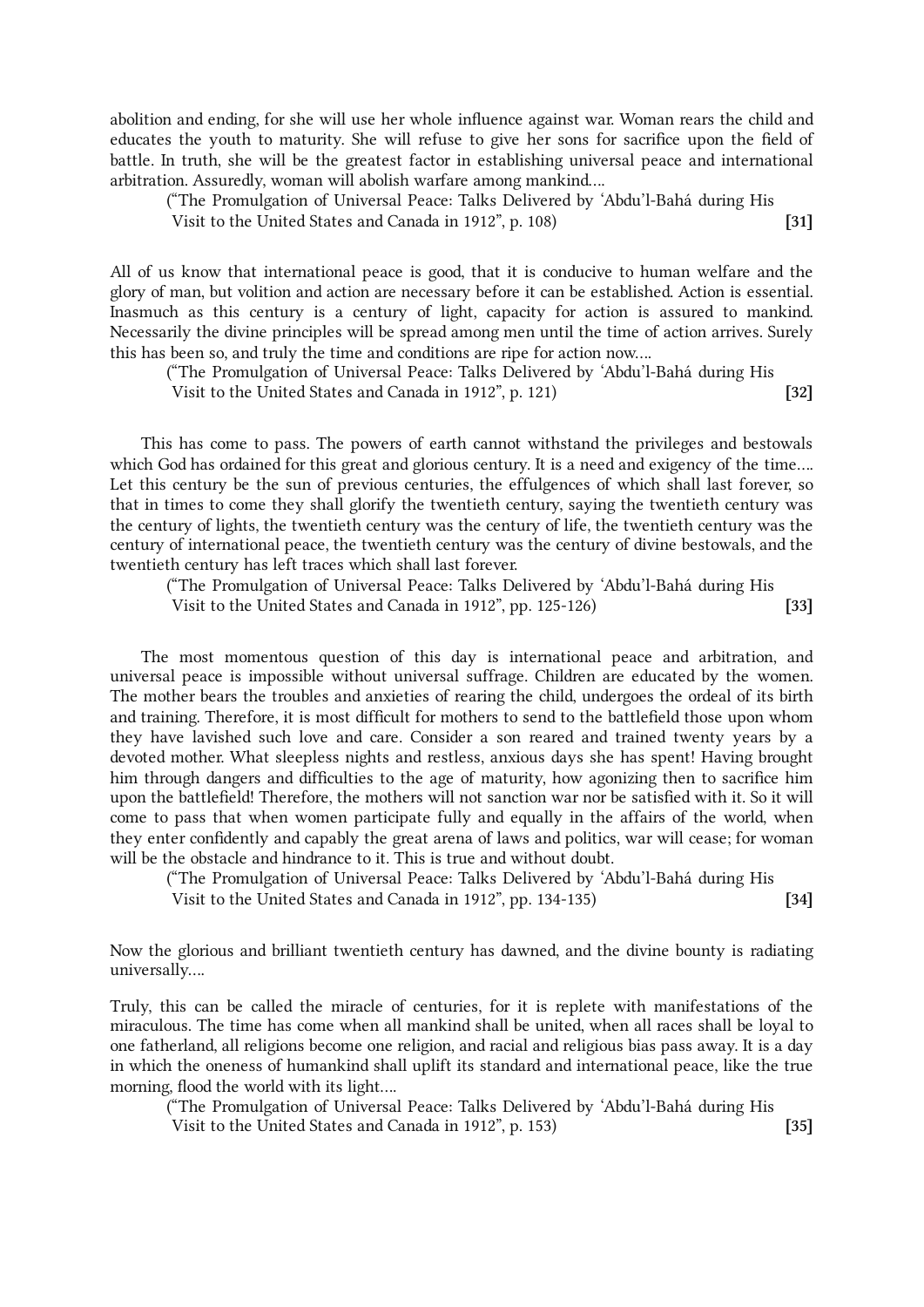He promulgated the adoption of the same course of education for man and woman. Daughters and sons must follow the same curriculum of study, thereby promoting unity of the sexes. When all mankind shall receive the same opportunity of education and the equality of men and women be realized, the foundations of war will be utterly destroyed. Without equality this will be impossible because all differences and distinction are conducive to discord and strife. Equality between men and women is conducive to the abolition of warfare for the reason that women will never be willing to sanction it. Mothers will not give their sons as sacrifices upon the battlefield after twenty years of anxiety and loving devotion in rearing them from infancy, no matter what cause they are called upon to defend. There is no doubt that when women obtain equality of rights, war will entirely cease among mankind.

("The Promulgation of Universal Peace: Talks Delivered by 'Abdu'l-Bahá during His Visit to the United States and Canada in 1912", p. 175) [36]

The world is in greatest need of international peace. Until it is established, mankind will not attain composure and tranquillity. It is necessary that the nations and governments organize an international tribunal to which all their disputes and differences shall be referred. The decision of that tribunal shall be final. Individual controversy will be adjudged by a local tribunal. International questions will come before the universal tribunal, and so the cause of warfare will be taken away.

("The Promulgation of Universal Peace: Talks Delivered by 'Abdu'l-Bahá during His Visit to the United States and Canada in 1912", p. 301) [37]

I find these two great American nations [the United States and Canada] highly capable and advanced ... it is my hope that these revered nations may become prominent factors in the establishment of international peace and the oneness of the world of humanity....

("The Promulgation of Universal Peace: Talks Delivered by 'Abdu'l-Bahá during His Visit to the United States and Canada in 1912", p. 318) [38]

The world of humanity is possessed of two wings: the male and the female. So long as these two wings are not equivalent in strength, the bird will not fly. Until womankind reaches the same degree as man, until she enjoys the same arena of activity, extraordinary attainment for humanity will not be realized; humanity cannot wing its way to heights of real attainment. When the two wings or parts become equivalent in strength, enjoying the same prerogatives, the flight of man will be exceedingly lofty and extraordinary. Therefore, woman must receive the same education as man and all inequality be adjusted. Thus, imbued with the same virtues as man, rising through all the degrees of human attainment, women will become the peers of men, and until this equality is established, true progress and attainment for the human race will not be facilitated.

The evident reasons underlying this are as follows: Woman by nature is opposed to war; she is an advocate of peace. Children are reared and brought up by the mothers who give them the first principles of education and labour assiduously in their behalf. Consider, for instance, a mother who has tenderly reared a son for twenty years to the age of maturity. Surely she will not consent to having that son torn asunder and killed in the field of battle. Therefore, as woman advances toward the degree of man in power and privilege, with the right of vote and control in human government, most assuredly war will cease; for woman is naturally the most devoted and staunch advocate of international peace.

("The Promulgation of Universal Peace: Talks Delivered by 'Abdu'l-Bahá during His Visit to the United States and Canada in 1912", p. 375) [39]

A Supreme Tribunal shall be elected by the peoples and governments of every nation, where members from each country and government shall assemble in unity. All disputes shall be brought before this Court, its mission being to prevent war.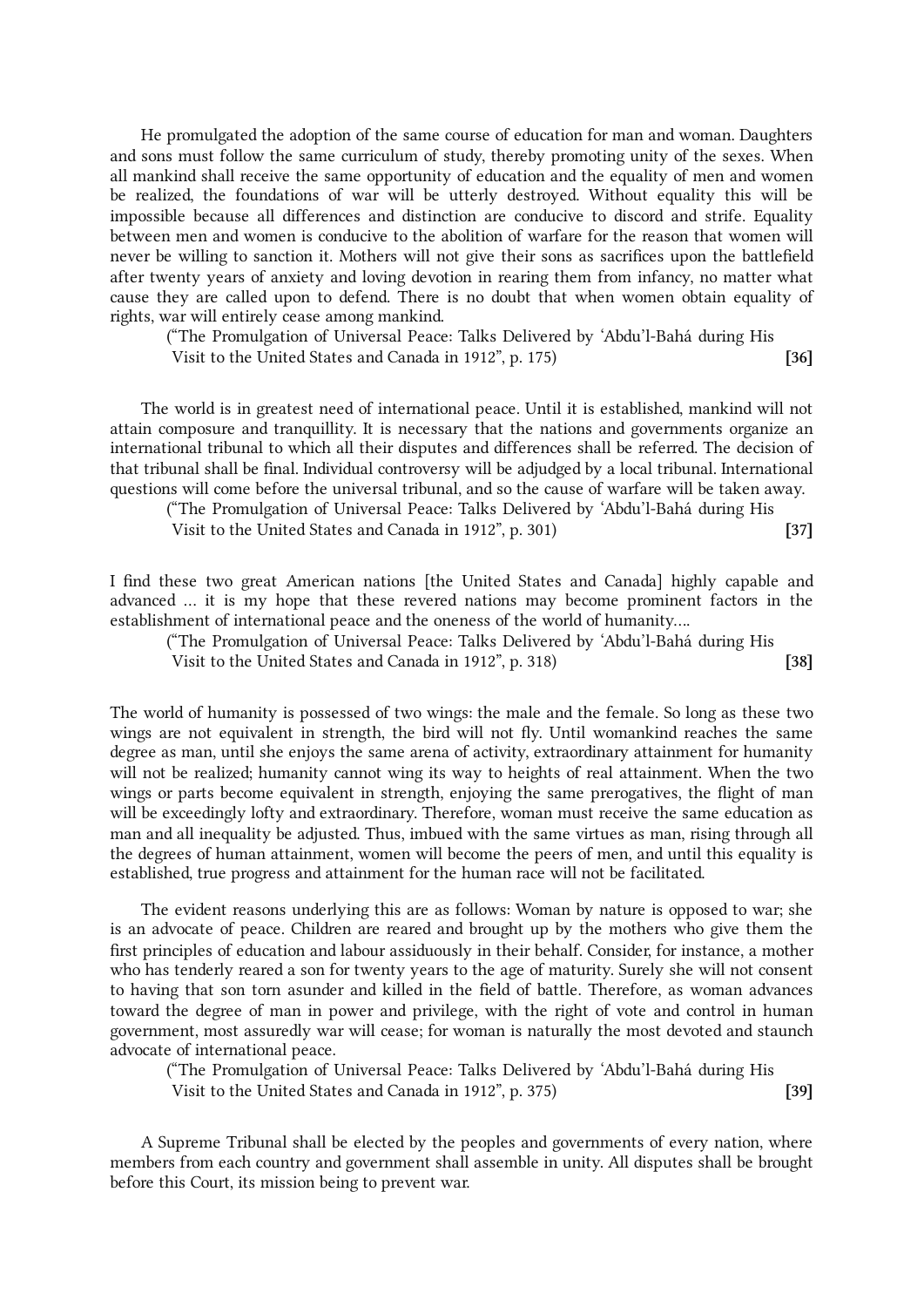("Paris Talks: Addresses given by 'Abdu'l-Bahá in Paris in 1911-1912", 11th ed. (London: Bahá'í Publishing Trust, 1979), p. 132) [40]

A Supreme Tribunal shall be established by the peoples and Governments of every nation, composed of members elected from each country and Government. The members of this Great Council shall assemble in unity. All disputes of an international character shall be submitted to this Court, its work being to arrange by arbitration everything which otherwise would be a cause of war. The mission of this Tribunal would be to prevent war.

("Paris Talks: Addresses given by 'Abdu'l-Bahá in Paris in 1911-1912", p. 155) [41]

As to the question of disarmament, all nations must disarm at the same time. It will not do at all, and it is not proposed, that some nations shall lay down their arms while others, their neighbours, remain armed. The peace of the world must be brought about by international agreement. All nations must agree to disarm simultaneously....

No nation can follow a peace policy while its neighbour remains warlike. There is no justice in that. Nobody would dream of suggesting that the peace of the world could be brought about by any such line of action. It is to be brought about by a general and comprehensive international agreement, and in no other way....

Simultaneous action, he went on, is necessary in any scheme of disarmament. All the governments of the world must transform their battleships and warcraft into merchant vessels. But no one nation can by itself start in upon such a policy and it would be folly should one power attempt to do so ... it would simply invite destruction....

...

Are there any signs that the permanent peace of the world will be established in anything like a reasonable period? 'Abdu'l-Bahá was asked.

It will be established in this century, he answered. It will be universal in the twentieth century. All nations will be forced into it.

...

Economic pressure will tell?

Yes: the nations will be forced to come to peace and to agree to the abolition of war. The awful burdens of taxation for war purposes will get beyond human endurance....

No, said 'Abdu'l-Bahá in conclusion, I repeat, no nation can disarm under these circumstances. Disarmament is surely coming, but it must come, and it will come, by the universal consent of the civilized nations of the earth. By international agreement they will lay down their arms and the great era of peace will be ushered in.

In this and no other way can peace be established upon the earth.

(Extracts from interview with newspaper reporter, quoted in "'Abdu'l-Bahá in Canada" (Thornhill: Bahá'í Canada Publications, 1987), pp. 34-35) [42]

Once the Parliament of Man is established and its constituent parts organized, the governments of the world having entered into a covenant of eternal friendship will have no need of keeping large standing armies and navies. A few battalions to preserve internal order, and an International Police to keep the highways of the seas clear, are all that will be necessary. Then these huge sums will be diverted to other more useful channels, pauperism will disappear,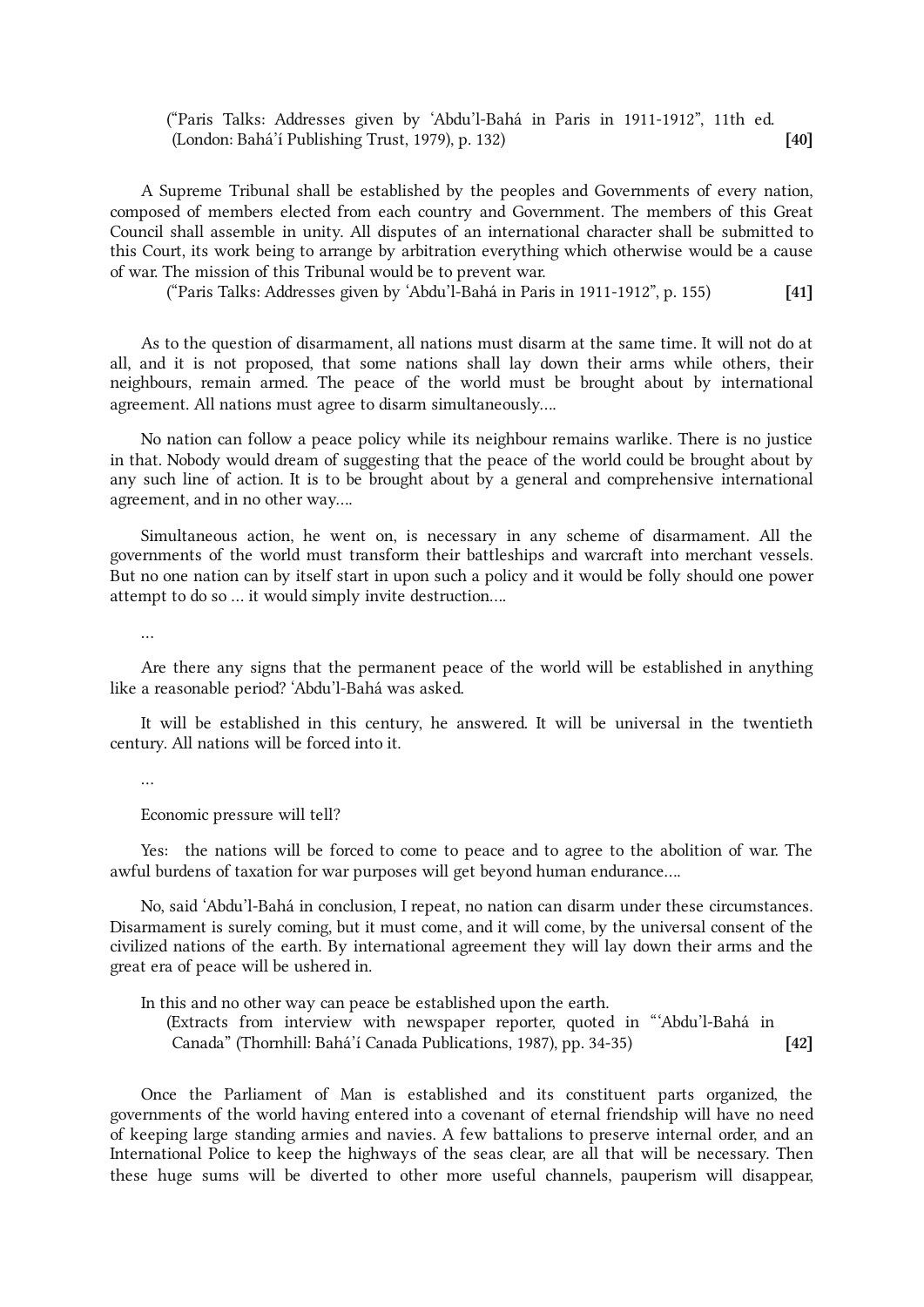knowledge will increase, the victories of Peace will be sung by poets and bards, knowledge will improve the conditions and mankind will be rocked in the cradle of felicity and bliss. Then, whether a government is constitutional or republican, hereditary monarchy or democratic, the rulers will devote their time to the prosperity of their nations, the legislation of just and sane laws and the fostering of closer and more amicable relations with their neighbours—thus will the world of humanity become a mirror reflecting the virtues and attributes of the Kingdom of God.

By a general agreement all the governments of the world must disarm simultaneously.... It will not do if one lays down the arms and the other refuses to do so. The nations of the world must concur with each other concerning this supremely important subject, thus they may abandon together the deadly weapons of human slaughter. As long as one nation increases her military and naval budget, another nation will be forced into this crazed competition through her natural and supposed interests....

...

Now the question of disarmament must be put into practice by all the nations and not only by one or two. Consequently the advocates of Peace must strive day and night, so that the individuals of every country may become peace-loving, public opinion may gain a strong and permanent footing, and day by day the army of International Peace be increased, complete disarmament be realized and the Flag of Universal Conciliation be waving on the summit of the mountains of the earth.

...

The ideals of Peace must be nurtured and spread among the inhabitants of the world; they must be instructed in the school of Peace and the evils of war. First: The financiers and bankers must desist from lending money to any government contemplating to wage an unjust war upon an innocent nation. Second: The presidents and managers of the railroads and steamship companies must refrain from transporting war ammunition, infernal engines, guns, cannons and powder from one country into another. Third: The soldiers must petition, through their representatives, the Ministers of War, the politicians, the Congressmen and the generals to put forth in a clear, intelligible language the reasons and the causes which have brought them to the brink of such a national calamity. The soldiers must demand this as one of the prerogatives. "Demonstrate to us", they must say, "that this is a just war, and we will then enter into the battlefield otherwise we will not take one step.... Come forth from your hiding-places, enter into the battlefield if you like to attack each other and tear each other to pieces if you desire to air your so-called contentions. The discord and feud are between you; why do you make us, innocent people, a party to it? If fighting and bloodshed are good things, then lead us into the fray by your presence!"

In short, every means that produces war must be checked and the causes that prevent the occurrence of war be advanced;—so that physical conflict may become an impossibility. On the other hand, every country must be properly delimited, its exact frontiers marked, its national integrity secured, its permanent independence protected, and its vital interests honoured by the family of nations. These services ought to be rendered by an impartial, international Commission. In this manner all causes of friction and differences will be removed. And in case there should arise some disputes between them, they could arbitrate before the Parliament of Man, the representatives of which should be chosen from among the wisest and most judicious men of all the nations of the world.

("Star of the West", vol. 5, no. 8 (August 1914), pp. 115-117) [43]

Every century holds the solution of one predominating problem. Although there may be many problems, yet one of the innumerable problems will loom large and become the most important of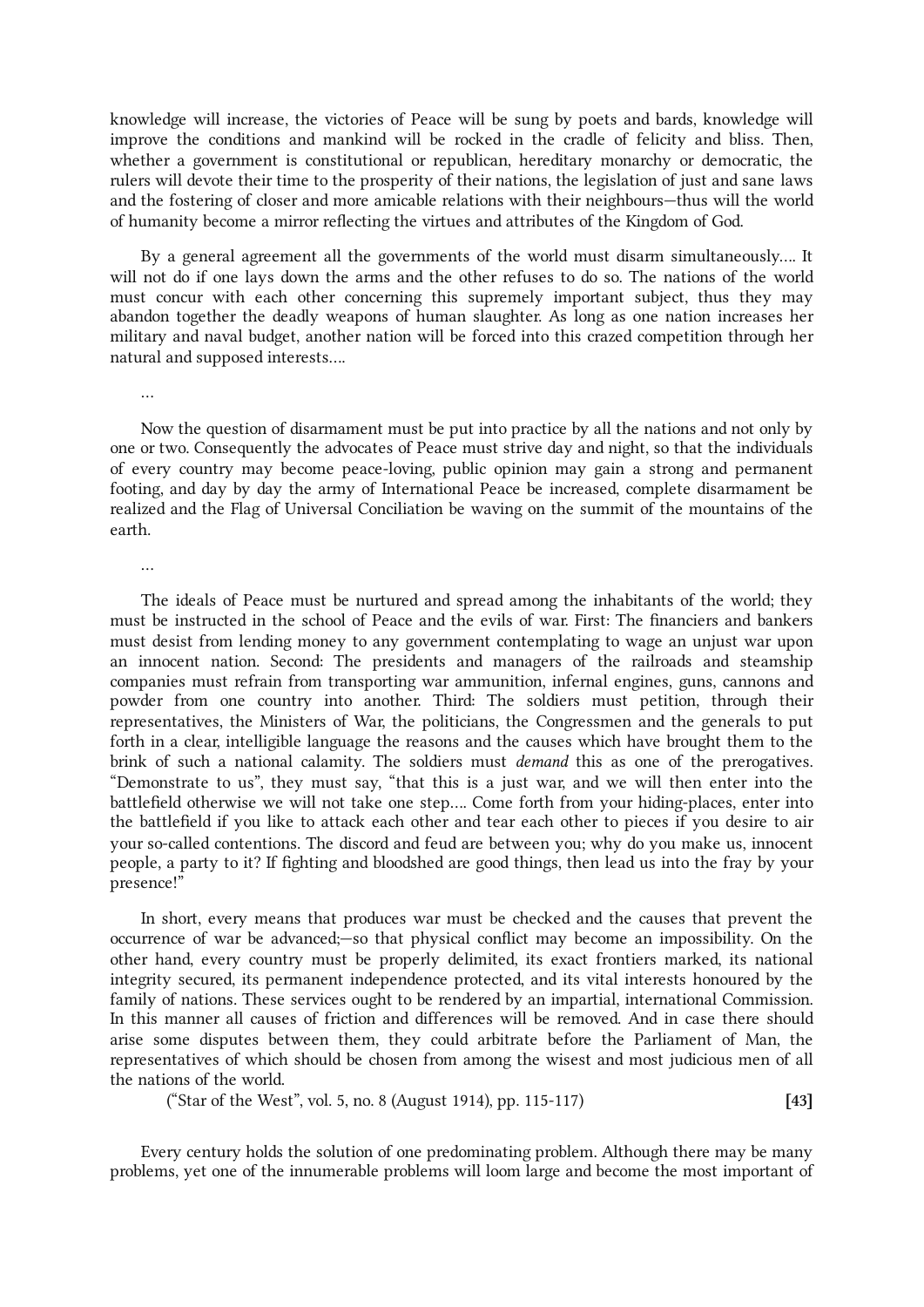all.... in this luminous century the greatest bestowal of the world of humanity is Universal Peace, which must be founded, so that the realm of creation may obtain composure, the East and the West, which include in their arms the five continents of the globe, may embrace each other, mankind may rest beneath the tent of oneness of the world of humanity, and the flag of universal peace may wave over all the regions....

Today the true duty of a powerful king is to establish a universal peace; for verily it signifies the freedom of all the people of the world. Some persons who are ignorant of the world of true humanity and its high ambitions for the general good, reckon such a glorious condition of life to be very difficult, nay rather impossible to compass. But it is not so, far from it.

("Star of the West". vol. 7, no. 14 (November 1916), p. 136) [44]

O ye individuals of humanity, find ye means for the stoppage of this wholesale murder and bloodshed. Now is the appointed time! Now is the opportune time! Arise ye, show ye an effort, put ye forward an extraordinary force, and unfurl ye the Flag of Universal Peace and dam the irresistible fury of this raging torrent which is wreaking havoc and ruin everywhere.

("Star of the West", vol. 18, no. 11 (February 1928), p. 345) [45]

By what process, continued the questioner, will this peace on earth be established? Will it come at once after a universal declaration of the Truth?

No, it will come about gradually, said 'Abdu'l-Bahá. A plant that grows too quickly lasts but a short time. You are my family, and he looked about with a smile, my new children! if a family lives in unison, great results are obtained. Widen the circle; when a city lives in intimate accord greater results will follow, and a continent that is fully united will likewise unite all other continents. Then will be the time of the greatest results, for all the inhabitants of the earth belong to one native land.

("'Abdu'l-Bahá in London: Addresses, and Notes of Conversations", Commemorative ed. (London: Bahá'í Publishing Trust, 1987), p. 106) [46]

#### EXTRACTS FROM THE WRITINGS OF SHOGHI EFFENDI:

...

Dearly-beloved friends! Humanity, whether viewed in the light of man's individual conduct or in the existing relationships between organized communities and nations, has, alas, strayed too far and suffered too great a decline to be redeemed through the unaided efforts of the best among its recognized rulers and statesmen—however disinterested their motives, however concerted their action, however unsparing in their zeal and devotion to its cause. No scheme which the calculations of the highest statesmanship may yet devise, no doctrine which the most distinguished exponents of economic theory may hope to advance, no principle which the most ardent of moralists may strive to inculcate, can provide, in the last resort, adequate foundations upon which the future of a distracted world can be built. No appeal for mutual tolerance which the worldly-wise might raise, however compelling and insistent, can calm its passions or help restore its vigour. Nor would any general scheme of mere organized international co-operation, in whatever sphere of human activity, however ingenious in conception or extensive in scope, succeed in removing the root cause of the evil that has so rudely upset the equilibrium of present day society. Not even, I venture to assert, would the very act of devising the machinery required for the political and economic unification of the world—a principle that has been increasingly advocated in recent times—provide in itself the antidote against the poison that is steadily undermining the vigour of organized peoples and nations. What else, might we not confidently affirm, but the unreserved acceptance of the Divine Programme enunciated, with such simplicity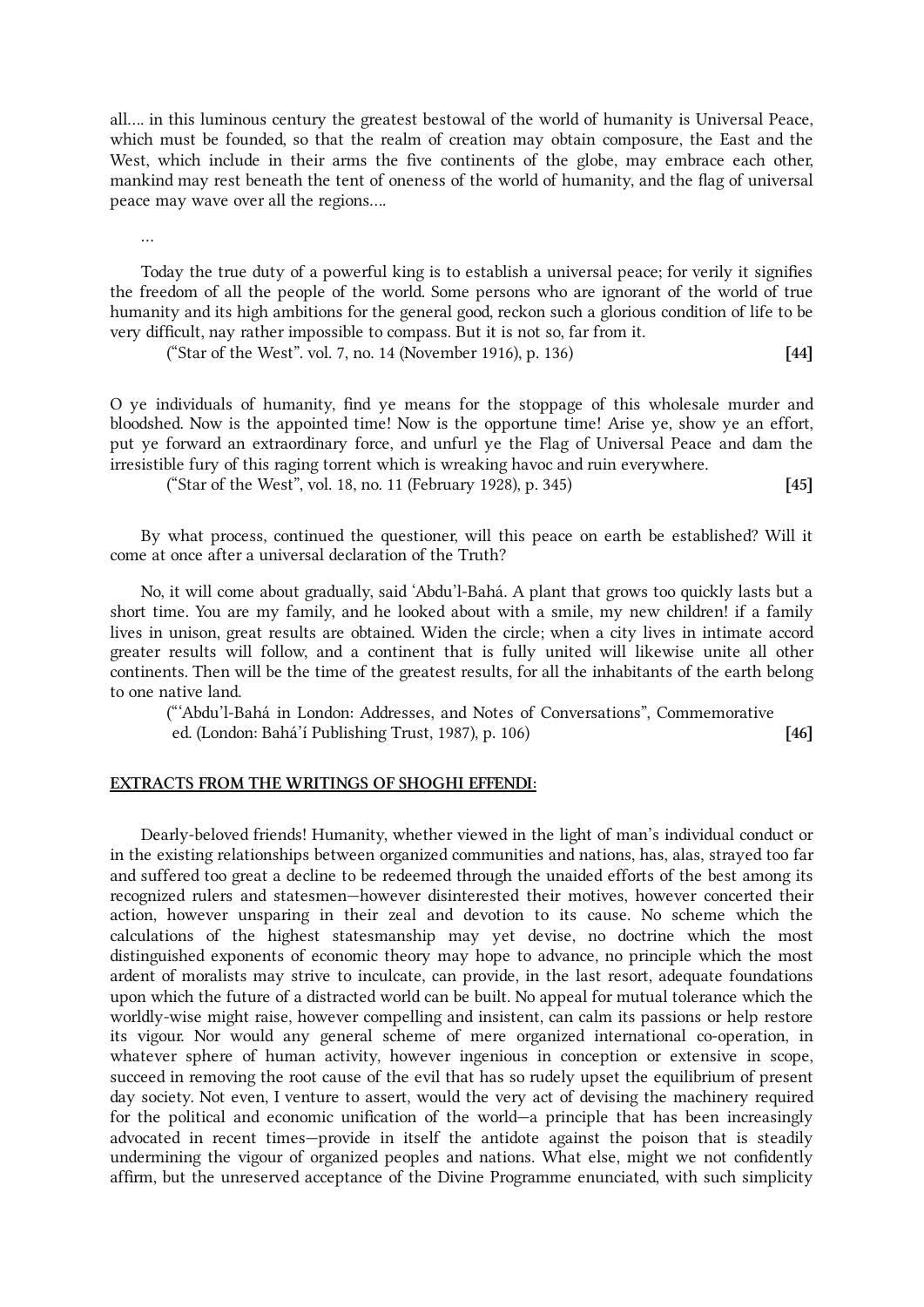and force as far back as sixty years ago, by Bahá'u'lláh, embodying in its essentials God's divinelyappointed scheme for the unification of mankind in this age, coupled with an indomitable conviction in the unfailing efficacy of each and all of its provisions, is eventually capable of withstanding the forces of internal disintegration which, if unchecked, must needs continue to eat into the vitals of a despairing society. It is towards this goal—the goal of a new World Order, Divine in origin, all-embracing in scope, equitable in principle, challenging in its features—that a harrassed humanity must strive.

To claim to have grasped all the implications of Bahá'u'lláh's prodigious scheme for worldwide human solidarity, or to have fathomed its import, would be presumptuous on the part of even the declared supporters of His Faith. To attempt to visualize it in all its possibilities, to estimate its future benefits, to picture its glory, would be premature at even so advanced a stage in the evolution of mankind.

All we can reasonably venture to attempt is to strive to obtain a glimpse of the first streaks of the promised Dawn that must, in the fullness of time, chase away the gloom that has encircled humanity. All we can do is to point out, in their broadest outline, to what appear to us to be the guiding principles underlying the World Order of Bahá'u'lláh, as amplified and enunciated by 'Abdu'l-Bahá, the Centre of His Covenant with all mankind and the appointed Interpreter and Expounder of His Word.

That the unrest and suffering afflicting the mass of mankind are in no small measure the direct consequences of the World War and are attributable to the unwisdom and short-sightedness of the Framers of the Peace Treaties only a biased mind can refuse to admit....

It would be idle however to contend that the war, with all the losses it involved, the passions it aroused and the grievances it left behind, has solely been responsible for the unprecedented confusion into which almost every section of the civilized world is plunged at present. Is it not a fact—and this is the central idea I desire to emphasize—that the fundamental cause of this world unrest is attributable, not so much to the consequences of what must sooner or later come to be regarded as a transitory dislocation in the affairs of a continually changing world, but rather to the failure of those into whose hands the immediate destinies of peoples and nations have been committed, to adjust their systems of economic and political institutions to the imperative needs of a fast evolving age? Are not these intermittent crises that convulse present-day society due primarily to the lamentable inability of the world's recognized leaders to read aright the signs of the times, to rid themselves once for all of their preconceived ideas and fettering creeds, and to reshape the machinery of their respective governments according to those standards that are implicit in Bahá'u'lláh's supreme declaration of the Oneness of Mankind—the chief and distinguishing feature of the Faith He proclaimed?...

How pathetic indeed are the efforts of those leaders of human institutions who, in utter disregard of the spirit of the age, are striving to adjust national processes, suited to the ancient days of self-contained nations to an age which must either achieve the unity of the world, as adumbrated by Bahá'u'lláh, or perish. At so critical an hour in the history of civilization it behoves the leaders of all the nations of the world, great and small, whether in the East or in the West, whether victors or vanquished, to give heed to the clarion call of Bahá'u'lláh and, thoroughly imbued with a sense of world solidarity, the sine qua non of loyalty to His Cause, arise manfully to carry out in its entirety the one remedial scheme He, the Divine Physician, has prescribed for an ailing humanity. Let them discard, once for all, every preconceived idea, every national prejudice, and give heed to the sublime counsel of 'Abdu'l-Bahá, the authorized Expounder of His teachings. You can best serve your country, was 'Abdu'l-Bahá's rejoinder to a high official in the service of the federal government of the United States of America, who had questioned Him as to the best manner in which he could promote the interests of his government and people, if you strive, in your capacity as a citizen of the world, to assist in the eventual application of the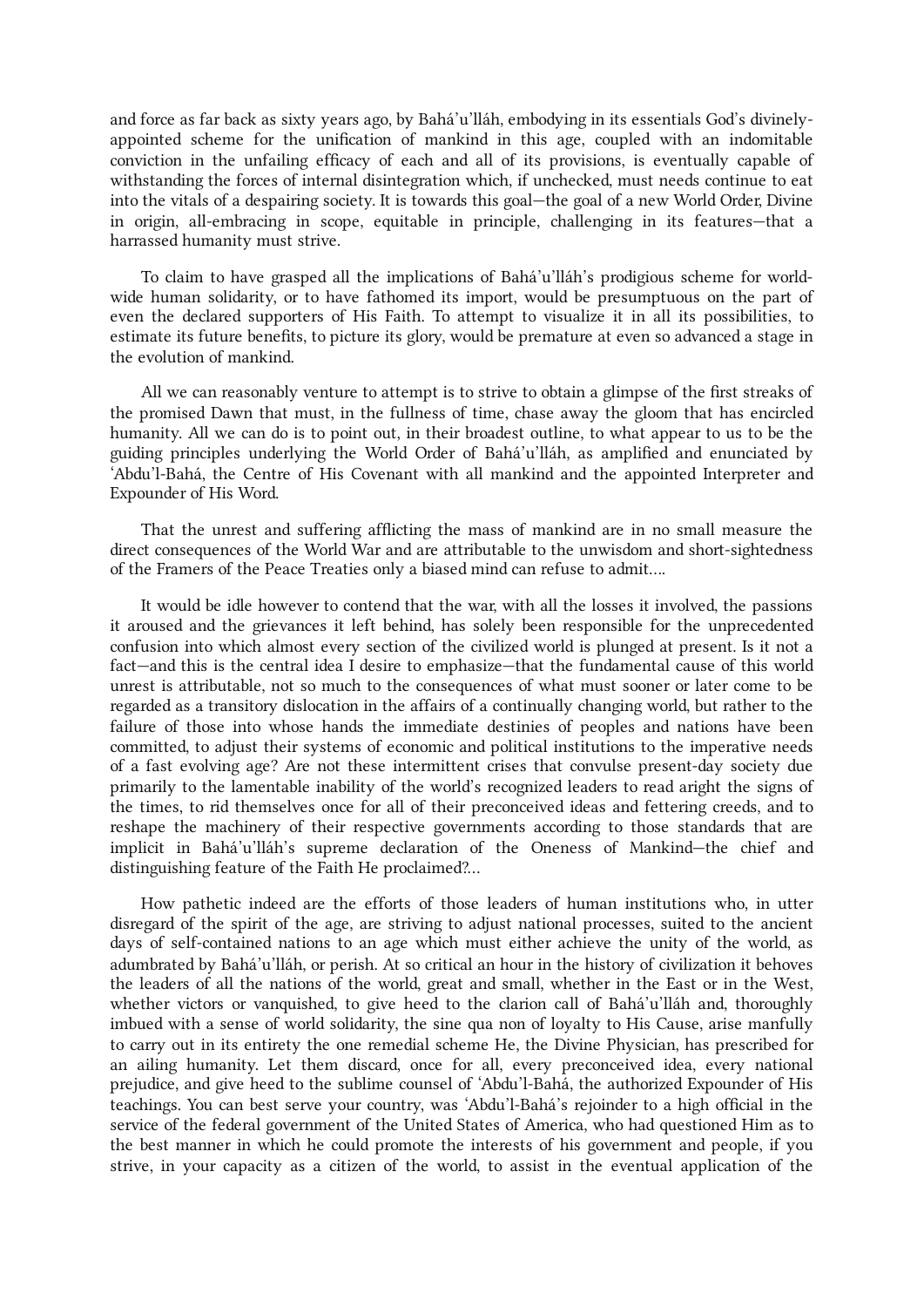principle of federalism underlying the government of your own country to the relationships now existing between the peoples and nations of the world.

Some form of a world super-state must needs be evolved, in whose favour all the nations of the world will have willingly ceded every claim to make war, certain rights to impose taxation and all rights to maintain armaments, except for purposes of maintaining internal order within their respective dominions. Such a state will have to include within its orbit an international executive adequate to enforce supreme and unchallengeable authority on every recalcitrant member of the commonwealth; a world parliament whose members shall be elected by the people in their respective countries and whose election shall be confirmed by their respective governments; and a supreme tribunal whose judgement will have a binding effect even in such cases where the parties concerned did not voluntarily agree to submit their case to its consideration. A world community in which all economic barriers will have been permanently demolished and the interdependence of Capital and Labour definitely recognized; in which the clamour of religious fanaticism and strife will have been for ever stilled; in which the flame of racial animosity will have been finally extinguished; in which a single code of international law —the product of the considered judgement of the world's federated representatives—shall have as its sanction the instant and coercive intervention of the combined forces of the federated units; and finally a world community in which the fury of a capricious and militant nationalism will have been transmuted into an abiding consciousness of world citizenship—such indeed, appears, in its broadest outline, the Order anticipated by Bahá'u'lláh, an Order that shall come to be regarded as the fairest fruit of a slowly maturing age.

...

...

...

Let there be no misgivings as to the animating purpose of the world-wide Law of Bahá'u'lláh. Far from aiming at the subversion of the existing foundations of society, it seeks to broaden its basis, to remould its institutions in a manner consonant with the needs of an ever-changing world. It can conflict with no legitimate allegiances, nor can it undermine essential loyalties. Its purpose is neither to stifle the flame of a sane and intelligent patriotism in men's hearts, nor to abolish the system of national autonomy so essential if the evils of excessive centralization are to be avoided. It does not ignore, nor does it attempt to suppress the diversity of ethnical origins, of climate, of history, of language and tradition, of thought and habit, that differentiate the peoples and nations of the world. It calls for a wider loyalty, for a larger aspiration than any that has animated the human race. It insists upon the subordination of national impulses and interests to the imperative claims of a unified world. It repudiates excessive centralization on one hand, and disclaims all attempts at uniformity on the other. Its watchword is unity in diversity such as 'Abdu'l-Bahá Himself has explained.

Its [the principle of the Oneness of Mankind] implications are deeper, its claims greater than any which the Prophets of old were allowed to advance. Its message is applicable not only to the individual, but concerns itself primarily with the nature of those essential relationships that must bind all the states and nations as members of one human family. It does not constitute merely the enunciation of an ideal, but stands inseparably associated with an institution adequate to embody its truth, demonstrate its validity, and perpetuate its influence. It implies an organic change in the structure of present-day society, a change such as the world has not yet experienced. It constitutes a challenge, at once bold and universal, to outworn shibboleths of national creeds—creeds that have had their day and which must, in the ordinary course of events as shaped and controlled by Providence, give way to a new gospel, fundamentally different from, and infinitely superior to, what the world has already conceived. It calls for no less than the reconstruction and the demilitarization of the whole civilized world—a world organically unified in all the essential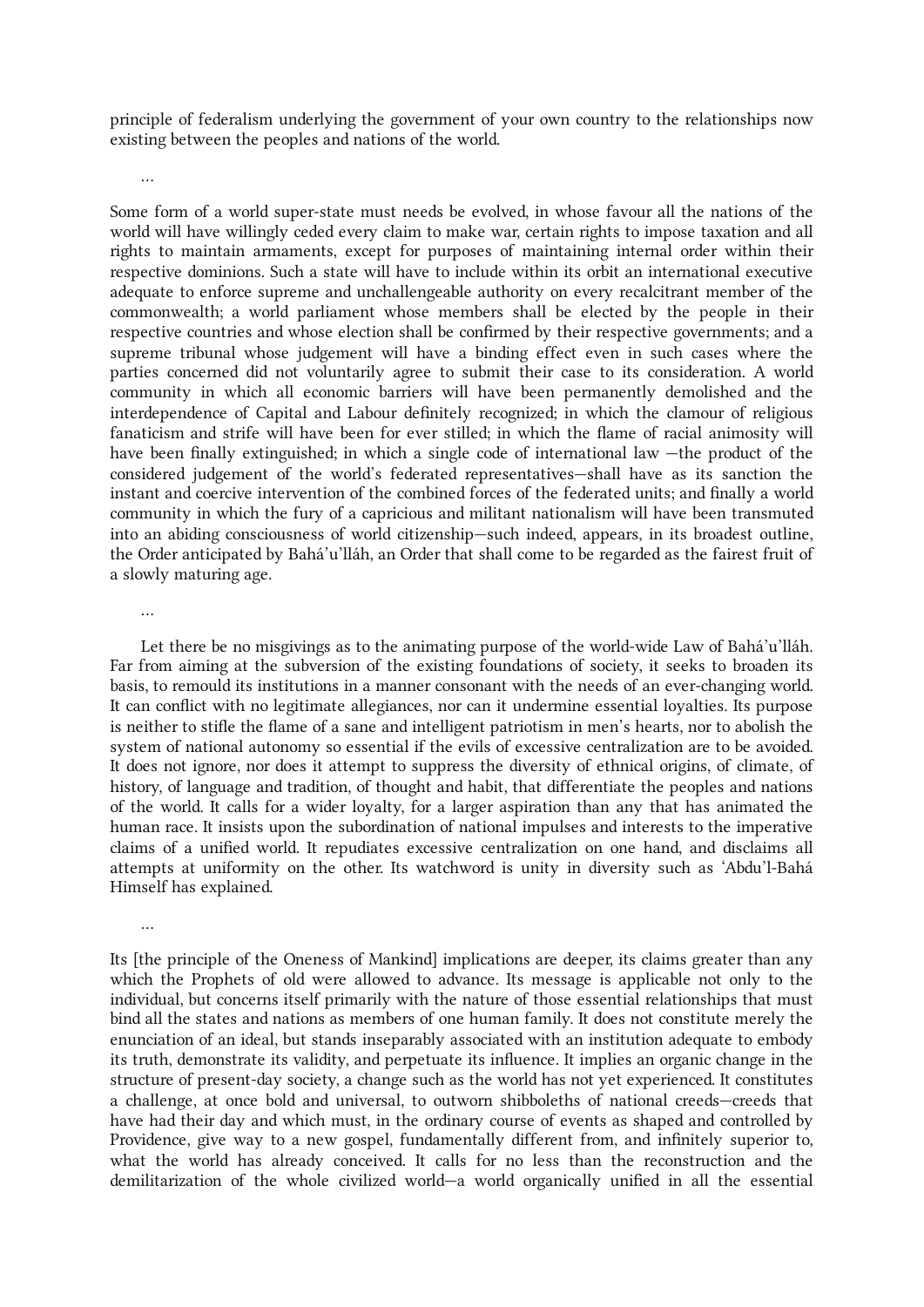aspects of its life, its political machinery, its spiritual aspiration, its trade and finance, its script and language, and yet infinite in the diversity of the national characteristics of its federated units.

It represents the consummation of human evolution—an evolution that has had its earliest beginnings in the birth of family life, its subsequent development in the achievement of tribal solidarity, leading in turn to the constitution of the city-state, and expanding later into the institution of independent and sovereign nations.

...

To take but one instance. How confident were the assertions made in the days preceding the unification of the states of the North American continent regarding the insuperable barriers that stood in the way of their ultimate federation! Was it not widely and emphatically declared that the conflicting interests, the mutual distrust, the differences of government and habit that divided the states were such as no force, whether spiritual or temporal, could ever hope to harmonize or control? And yet how different were the conditions prevailing a hundred and fifty years ago from those that characterize present-day society! It would indeed be no exaggeration to say that the absence of those facilities which modern scientific progress has placed at the service of humanity in our time made of the problem of welding the American states into a single federation, similar though they were in certain traditions, a task infinitely more complex than that which confronts a divided humanity in its efforts to achieve the unification of all mankind.

Who knows that for so exalted a conception to take shape a suffering more intense that any it has yet experienced will have to be inflicted upon humanity? Could anything less than the fire of a civil war with all its violence and vicissitudes—a war that nearly rent the great American Republic—have welded the states, not only into a Union of independent units, but into a Nation, in spite of all the ethnic differences that characterized its component parts? That so fundamental a revolution, involving such far-reaching changes in the structure of society, can be achieved through the ordinary processes of diplomacy and education seems highly improbable. We have but to turn our gaze to humanity's blood-stained history to realize that nothing short of intense mental as well as physical agony has been able to precipitate those epoch-making changes that constitute the greatest landmarks in the history of human civilization.

Great and far-reaching as have been those changes in the past, they cannot but appear, when viewed in their proper perspective, except as subsidiary adjustments preluding that transformation of unparalleled majesty and scope which humanity is in this age bound to undergo. That the forces of a world catastrophe can alone precipitate such a new phase of human thought is, alas, becoming increasingly apparent. That nothing short of the fire of a severe ordeal, unparalleled in its intensity, can fuse and weld the discordant entities, that constitute the elements of present-day civilization, into the integral components of the world Commonwealth of the future is a truth which future events will increasingly demonstrate.

The prophetic voice of Bahá'u'lláh warning, in the concluding passages of the "Hidden Words", "the peoples of the world" that "an unforeseen calamity is following them and that grievous retribution awaiteth them" throws indeed a lurid light upon the immediate fortunes of sorrowing humanity. Nothing but a fiery ordeal, out of which humanity will emerge, chastened and prepared, can succeed in implanting that sense of responsibility which the leaders of a newborn age must arise to shoulder.

I would again direct your attention to those ominous words of Bahá'u'lláh which I have already quoted: "And when the appointed hour is come, there shall suddenly appear that which shall cause the limbs of mankind to quake."

Has not 'Abdu'l-Bahá Himself asserted in unequivocal language that "another war, fiercer than the last, will assuredly break out"?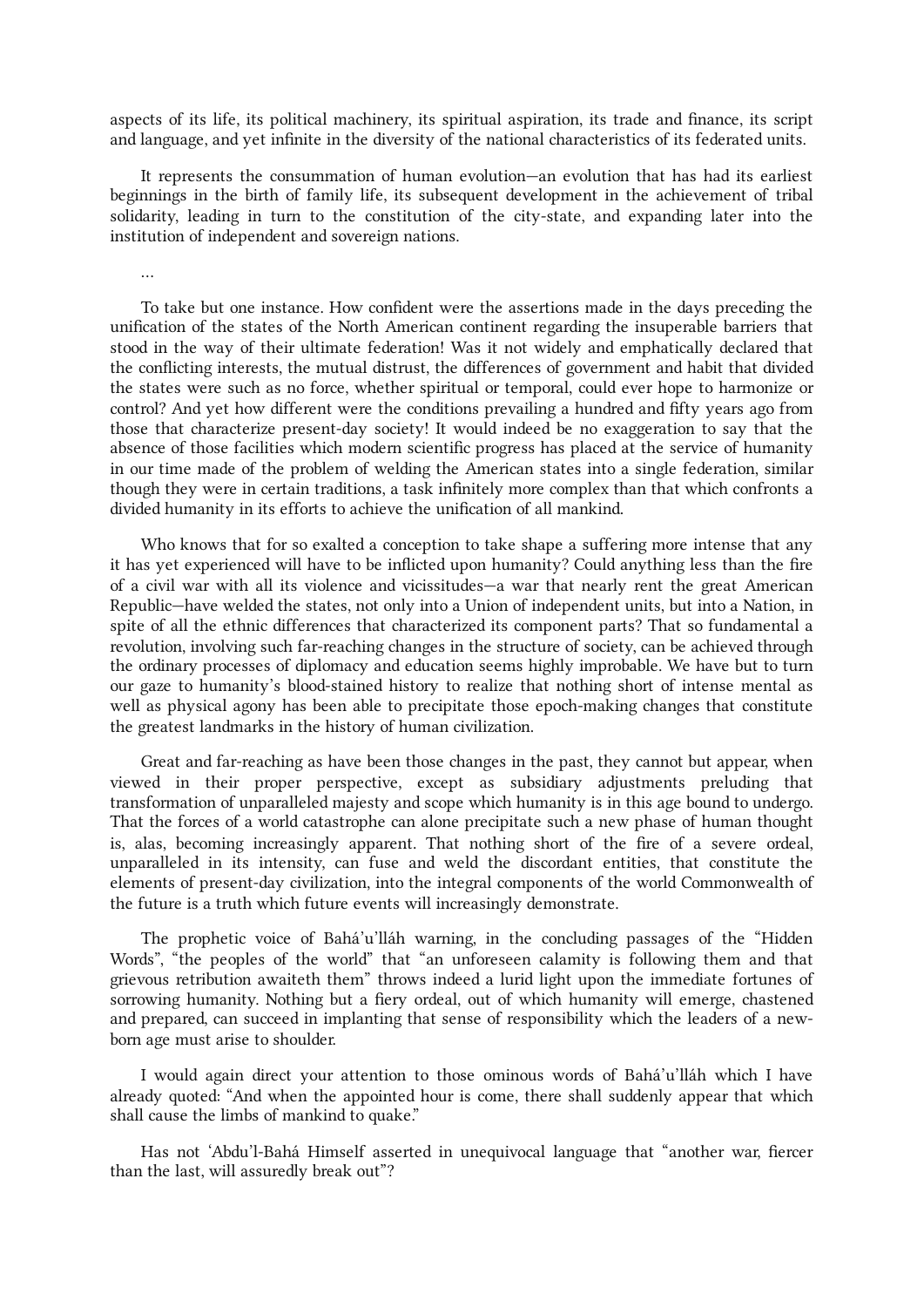Upon the consummation of this colossal, this unspeakably glorious enterprise—an enterprise that baffled the resources of Roman statesmanship and which Napoleon's desperate efforts failed to achieve—will depend the ultimate realization of that millennium of which poets of all ages have sung and seers have long dreamed. Upon it will depend the fulfilment of the prophecies uttered by the Prophets of old when swords shall be beaten into ploughshares and the lion and the lamb lie down together. It alone can usher in the Kingdom of the Heavenly Father as anticipated by the Faith of Jesus Christ. It alone can lay the foundation for the New World Order visualized by Bahá'u'lláh—a World Order that shall reflect, however dimly, upon this earthly plane, the ineffable splendours of the Abhá Kingdom.

One word more in conclusion. The proclamation of the Oneness of Mankind—the head cornerstone of Bahá'u'lláh's all-embracing dominion—can under no circumstances be compared with such expressions of pious hope as have been uttered in the past. His is not merely a call which He raised, alone and unaided, in the face of the relentless and combined opposition of two of the most powerful Oriental potentates of His day—while Himself an exile and prisoner in their hands. It implies at once a warning and a promise—a warning that in it lies the sole means for the salvation of a greatly suffering world, a promise that its realization is at hand.

Uttered at a time when its possibility had not yet been seriously envisaged in any part of the world, it has, by virtue of that celestial potency which the Spirit of Bahá'u'lláh has breathed into it, come at last to be regarded, by an increasing number of thoughtful men, not only as an approaching possibility, but as the necessary outcome of the forces now operating in the world.

Surely the world, contracted and transformed into a single highly complex organism by the marvellous progress achieved in the realm of physical science, by the world-wide expansion of commerce and industry, and struggling, under the pressure of world economic forces, amidst the pitfalls of a materialistic civilization, stands in dire need of a restatement of the Truth underlying all the Revelation, of the past in a language suited to its essential requirements. And what voice other than that of Bahá'u'lláh—the Mouthpiece of God for this age—is capable of effecting a transformation of society as radical as that which He has already accomplished in the hearts of those men and women, so diversified and seemingly irreconcilable, who constitute the body of His declared followers throughout the world?

That such a mighty conception is fast budding out in the minds of men, that voices are being raised in its support, that its salient features must fast crystallize in the consciousness of those who are in authority, few indeed can doubt. That its modest beginnings have already taken shape in the world-wide Administration with which the adherents of the Faith of Bahá'u'lláh stand associated only those whose hearts are tainted by prejudice can fail to perceive.

(28 November 1931 to the Bahá'ís of the West, published in "The World Order of Bahá'u'lláh: Selected Letters", pp. 33-37, 40-43, 45-48) [47]

No machinery falling short of the standard inculcated by the Bahá'í Revelation, and at variance with the sublime pattern ordained in His teachings, which the collective efforts of mankind may yet devise can ever hope to achieve anything above or beyond that "Lesser Peace" to which the Author of our Faith has Himself alluded in His writings. "Now that ye have refused the Most Great Peace," He, admonishing the kings and rulers of the earth, has written, "hold ye fast unto this the Lesser Peace, that haply ye may in some degree better your own condition and that of your dependents." Expatiating on this Lesser Peace, He thus addresses in that same Tablet the rulers of the earth: "Be reconciled among yourselves, that ye may need no more armaments save in a measure to safeguard your territories and dominions.... Be united, O kings of the earth, for thereby will the tempest of discord be stilled amongst you, and your peoples find rest, if ye be of them that comprehend. Should any one among you take up arms against another, rise ye all against him, for this is naught but manifest justice."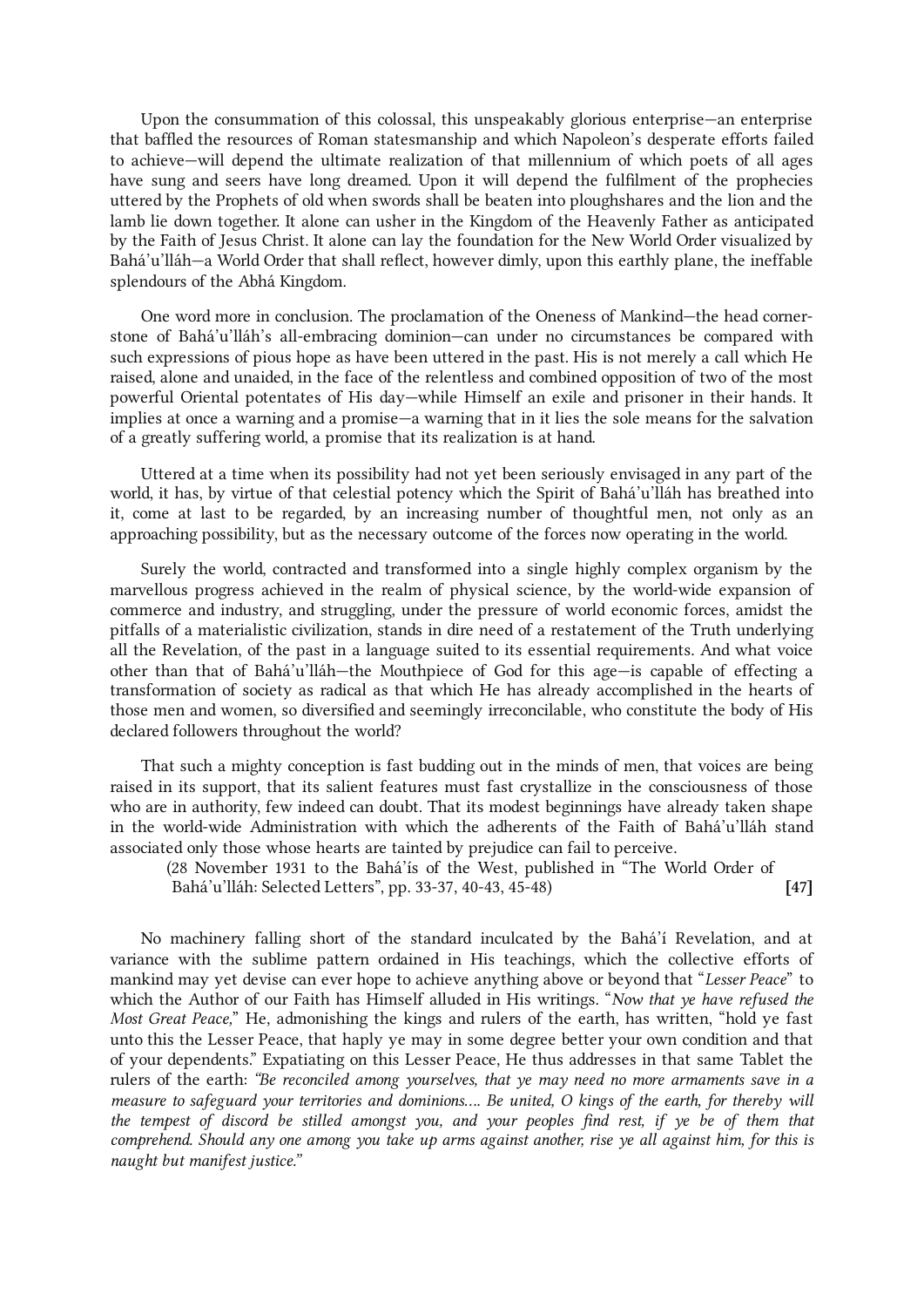The Most Great Peace, on the other hand, as conceived by Bahá'u'lláh—a peace that must inevitably follow as the practical consequence of the spiritualization of the world and the fusion of all its races, creeds, classes and nations—can rest on no other basis, and can be preserved through no other agency, except the divinely appointed ordinances that are implicit in the World Order that stands associated with His Holy Name....

...

The Revelation of Bahá'u'lláh, whose supreme mission is none other but the achievement of this organic and spiritual unity of the whole body of nations, should, if we be faithful to its implications, be regarded as signalizing through its advent the coming of age of the entire human race. It should be viewed not merely as yet another spiritual revival in the ever-changing fortunes of mankind, not only as a further stage in a chain of progressive Revelations, nor even as the culmination of one of a series of recurrent prophetic cycles, but rather as marking the last and highest stage in the stupendous evolution of man's collective life on this planet. The emergence of a world community, the consciousness of world citizenship, the founding of a world civilization and culture—all of which must synchronize with the initial stages in the unfoldment of the Golden Age of the Bahá'í Era—should, by their very nature, be regarded, as far as this planetary life is concerned, as the furthermost limits in the organization of human society, though man, as an individual, will, nay must indeed as a result of such a consummation, continue indefinitely to progress and develop.

...

The whole of mankind is groaning, is dying to be led to unity, and to terminate its age-long martyrdom. And yet it stubbornly refuses to embrace the light and acknowledge the sovereign authority of the one Power that can extricate it from its entanglements, and avert the woeful calamity that threatens to engulf it.

Ominous indeed is the voice of Bahá'u'lláh that rings through these prophetic words: "O ye peoples of the world! Know, verily, that an unforeseen calamity followeth you, and grievous retribution awaiteth you. Think not that which ye have committed hath been effaced in My sight." And again: "We have a fixed time for you, O peoples. If ye fail, at the appointed hour, to turn towards God, He, verily, will lay violent hold on you, and will cause grievous afflictions to assail you from every direction. How severe, indeed, is the chastisement with which your Lord will then chastise you!"

Must humanity, tormented as she now is, be afflicted with still severer tribulations ere their purifying influence can prepare her to enter the heavenly Kingdom destined to be established upon earth? Must the inauguration of so vast, so unique, so illumined an era in human history be ushered in by so great a catastrophe in human affairs as to recall, nay surpass, the appalling collapse of Roman civilization in the first centuries of the Christian Era? Must a series of profound convulsions stir and rock the human race ere Bahá'u'lláh can be enthroned in the hearts and consciences of the masses, ere His undisputed ascendancy is universally recognized, and the noble edifice of His World Order is reared and established?

The long ages of infancy and childhood, through which the human race had to pass, have receded into the background. Humanity is now experiencing the commotions invariably associated with the most turbulent stage of its evolution, the stage of adolescence, when the impetuosity of youth and its vehemence reach their climax, and must gradually be superseded by the calmness, the wisdom, and the maturity that characterize the stage of manhood. Then will the human race reach that stature of ripeness which will enable it to acquire all the powers and capacities upon which its ultimate development must depend.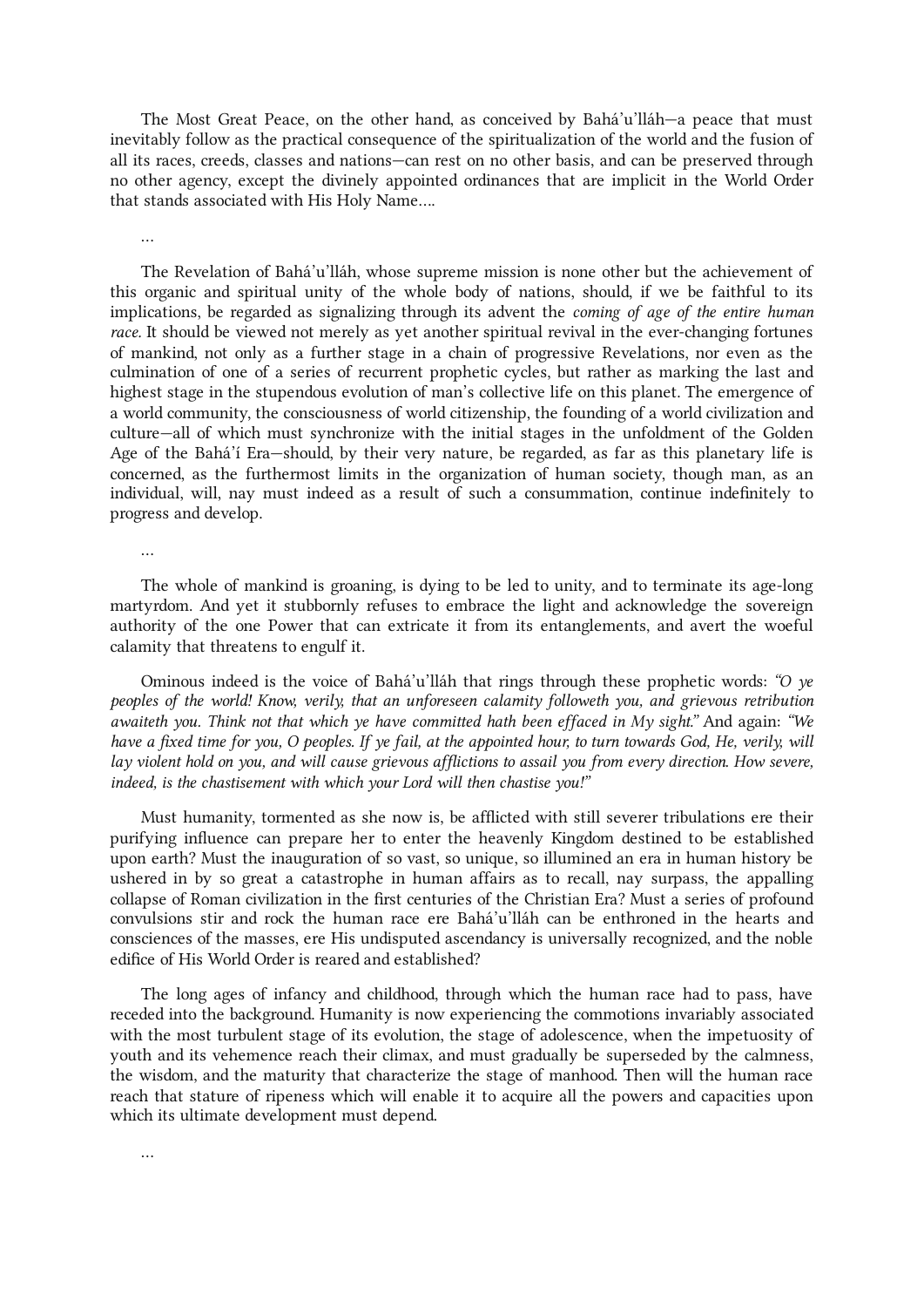Unification of the whole of mankind is the hall mark of the stage which human society is now approaching. Unity of family, of tribe, of city-state, and nation have been successively attempted and fully established. World unity is the goal towards which a harassed humanity is striving. Nation-building has come to an end. The anarchy inherent in state sovereignty is moving towards a climax. A world, growing to maturity, must abandon this fetish, recognize the oneness and wholeness of human relationships, and establish once for all the machinery that can best incarnate this fundamental principle of its life.

...

The unity of the human race, as envisaged by Bahá'u'lláh, implies the establishment of a world commonwealth in which all nations, races, creeds and classes are closely and permanently united, and in which the autonomy of its state members and the personal freedom and initiative of the individuals that compose them are definitely and completely safeguarded. This commonwealth must, as far as we can visualize it, consist of a world legislature, whose members will, as the trustees of the whole of mankind, ultimately control the entire resources of all the component nations, and will enact such laws as shall be required to regulate the life, satisfy the needs and adjust the relationships of all races and peoples. A world executive, backed by an international Force, will carry out the decisions arrived at, and apply the laws enacted by, this world legislature, and will safeguard the organic unity of the whole commonwealth. A world tribunal will adjudicate and deliver its compulsory and final verdict in all and any disputes that may arise between the various elements constituting this universal system. A mechanism of world inter-communication will be devised, embracing the whole planet, freed from national hindrances and restrictions, and functioning with marvellous swiftness and perfect regularity. A world metropolis will act as the nerve centre of a world civilization, the focus towards which the unifying forces of life will converge and from which its energizing influences will radiate. A world language will either be invented or chosen from among the existing languages and will be taught in the schools of all the federated nations as an auxiliary to their mother tongue. A world script, a world literature, a uniform and universal system of currency, of weights and measures, will simplify and facilitate intercourse and understanding among the nations and races of mankind. In such a world society, science and religion, the two most potent forces in human life, will be reconciled, will co-operate, and will harmoniously develop. The press will, under such a system, while giving full scope to the expression of the diversified views and convictions of mankind, cease to be mischievously manipulated by vested interests, whether private or public, and will be liberated from the influence of contending governments and peoples. The economic resources of the world will be organized, its sources of raw materials will be tapped and fully utilized, its markets will be co-ordinated and developed, and the distribution of its products will be equitably regulated.

National rivalries, hatreds, and intrigues will cease, and racial animosity and prejudice will be replaced by racial amity, understanding and co-operation. The causes of religious strife will be permanently removed, economic barriers and restrictions will be completely abolished, and the inordinate distinction between classes will be obliterated. Destitution on the one hand, and gross accumulation of ownership on the other, will disappear.

The enormous energy dissipated and wasted on war, whether economic or political, will be consecrated to such ends as will extend the range of human inventions and technical development, to the increase of the productivity of mankind, to the extermination of disease, to the extension of scientific research, to the raising of the standard of physical health, to the sharpening and refinement of the human brain, to the exploitation of the unused and unsuspected resources of the planet, to the prolongation of human life, and to the furtherance of any other agency that can stimulate the intellectual, the moral, and spiritual life of the entire human race.

A world federal system, ruling the whole earth and exercising unchallengeable authority over its unimaginably vast resources, blending and embodying the ideals of both the East and the West,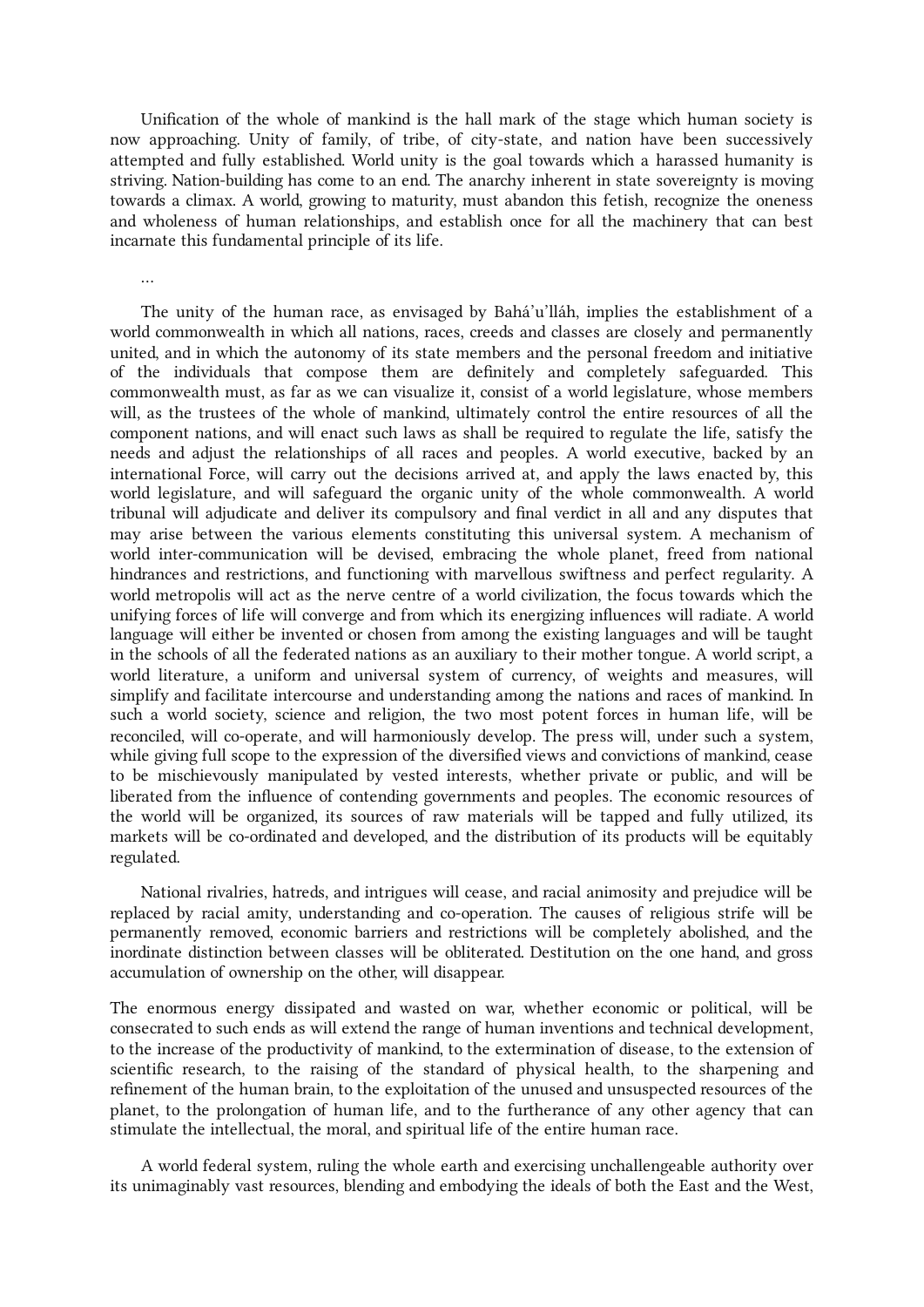liberated from the curse of war and its miseries, and bent on the exploitation of all the available sources of energy on the surface of the planet, a system in which Force is made the servant of Justice, whose life is sustained by its universal recognition of one God and by its allegiance to one common Revelation—such is the goal towards which humanity, impelled by the unifying forces of life, is moving.

(11 March 1936, published in "The World Order of Bahá'u'lláh: Selected Letters", pp. 162-163, 201-204) [48]

The world-shaking ordeal which Bahá'u'lláh, as quoted in the foregoing pages, has so graphically prophesied, may find it [the American nation] swept, to an unprecedented degree, into its vortex. Out of it it will probably emerge, unlike its reactions to the last world conflict, consciously determined to seize its opportunity, to bring the full weight of its influence to bear upon the gigantic problems that such an ordeal must leave in its wake, and to exorcise forever, in conjunction with its sister nations of both the East and the West, the greatest curse which, from time immemorial, has afflicted and degraded the human race.

Then, and only then, will the American nation, moulded and purified in the crucible of a common war, inured to its rigours, and disciplined by its lessons, be in a position to raise its voice in the councils of the nations, itself lay the corner-stone of a universal and enduring peace, proclaim the solidarity, the unity, and maturity of mankind, and assist in the establishment of the promised reign of righteousness on earth. Then, and only then, will the American nation, while the community of the American believers within its heart is consummating its divinely appointed mission, be able to fulfill the unspeakably glorious destiny ordained for it by the Almighty, and immortally enshrined in the writings of 'Abdu'l-Bahá. Then, and only then, will the American nation accomplish "that which will adorn the pages of history," "become the envy of the world and be blest in both the East and the West."

(25 December 1938, published in "The Advent of Divine Justice" (Wilmette: Bahá'í Publishing Trust, 1984), pp. 90-91) [49]

The world is, in truth, moving on towards its destiny. The interdependence of the peoples and nations of the earth, whatever the leaders of the divisive forces of the world may say or do, is already an accomplished fact. Its unity in the economic sphere is now understood and recognized. The welfare of the part means the welfare of the whole, and the distress of the part brings distress to the whole. The Revelation of Bahá'u'lláh has, in His own words, "lent a fresh impulse and set a new direction" to this vast process now operating in the world. The fires lit by this great ordeal are the consequences of men's failure to recognize it. They are, moreover, hastening its consummation. Adversity, prolonged, world wide, afflictive, allied to chaos and universal destruction, must needs convulse the nations, stir the conscience of the world, disillusion the masses, precipitate a radical change in the very conception of society, and coalesce ultimately the disjointed, the bleeding limbs of mankind into one body, single, organically united, and indivisible.

...

To the general character, the implications and features of this world commonwealth, destined to emerge, sooner or later, out of the carnage, agony, and havoc of this great world convulsion, I have already referred in my previous communications. Suffice it to say that this consummation will, by its very nature, be a gradual process, and must, as Bahá'u'lláh has Himself anticipated, lead at first to the establishment of that Lesser Peace which the nations of the earth, as yet unconscious of His Revelation and yet unwittingly enforcing the general principles which He has enunciated, will themselves establish. This momentous and historic step, involving the reconstruction of mankind, as the result of the universal recognition of its oneness and wholeness, will bring in its wake the spiritualization of the masses, consequent to the recognition of the character, and the acknowledgement of the claims, of the Faith of Bahá'u'lláh—the essential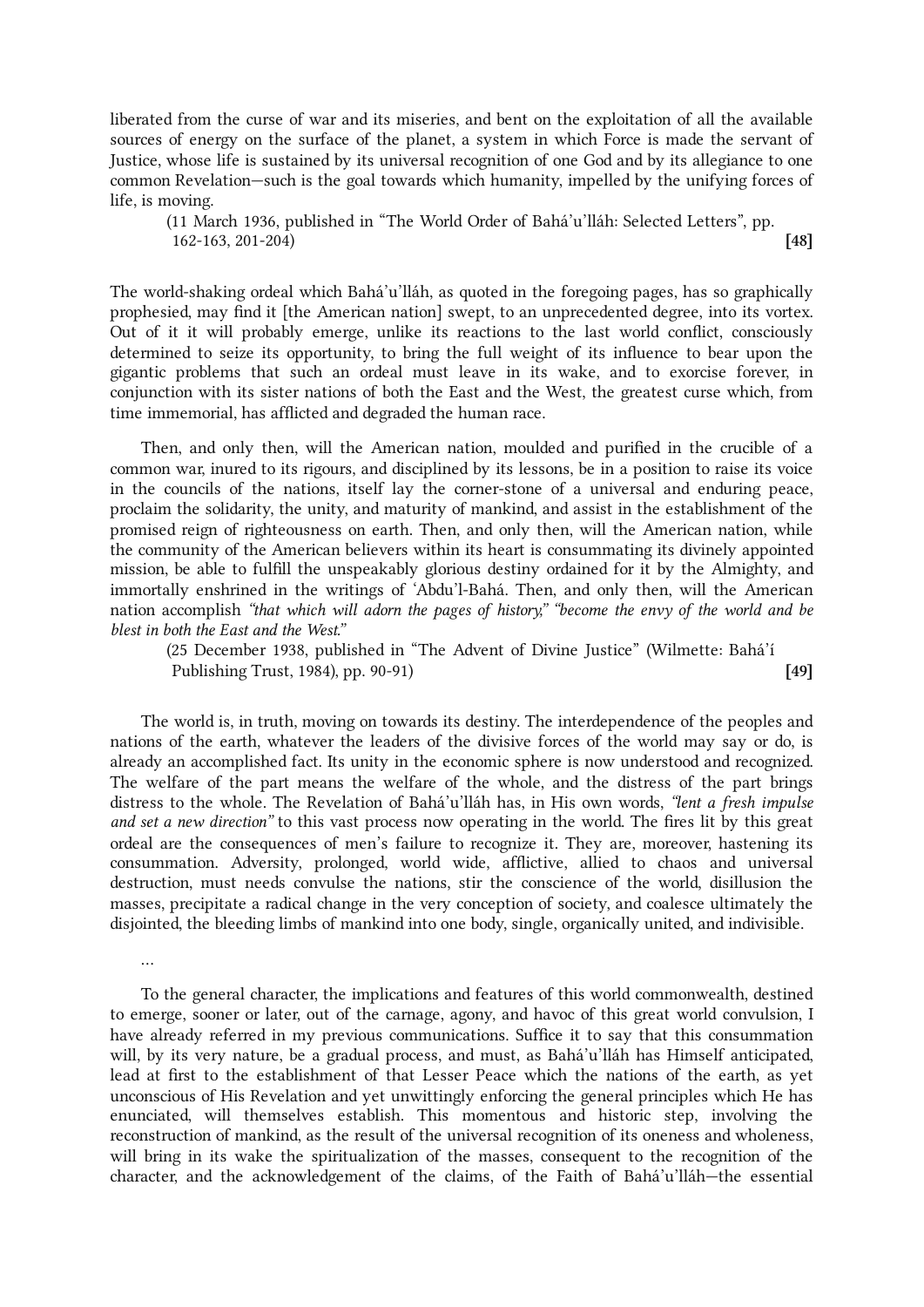condition to that ultimate fusion of all races, creeds, classes, and nations which must signalize the emergence of His New World Order.

Then will the coming of age of the entire human race be proclaimed and celebrated by all the peoples and nations of the earth. Then will the banner of the Most Great Peace be hoisted. Then will the world wide sovereignty of Bahá'u'lláh—the Establisher of the Kingdom of the Father foretold by the Son, and anticipated by the Prophets of God before Him and after Him—be recognized, acclaimed, and firmly established. Then will a world civilization be born, flourish, and perpetuate itself, a civilization with a fullness of life such as the world has never seen nor can as yet conceive. Then will the Everlasting Covenant be fulfilled in its completeness. Then will the promise enshrined in all the Books of God be redeemed, and all the prophecies uttered by the Prophets of old come to pass, and the vision of seers and poets be realized. Then will the planet, galvanized through the universal belief of its dwellers in one God, and their allegiance to one common Revelation, mirror, within the limitations imposed upon it, the effulgent glories of the sovereignty of Bahá'u'lláh, shining in the plenitude of its splendour in the Abhá Paradise, and be made the footstool of His Throne on high, and acclaimed as the earthly heaven, capable of fulfilling that ineffable destiny fixed for it, from time immemorial, by the love and wisdom of its Creator.

(28 March 1941, published in "The Promised Day Is Come", pp. 122-124) [50]

The principle of collective security He [Bahá'u'lláh] unreservedly urges; recommends the reduction in national armaments; and proclaims as necessary and inevitable the convening of a world gathering at which the kings and rulers of the world will deliberate for the establishment of peace among the nations.

("God Passes By", rev. ed. (Wilmette: Bahá'í Publishing Trust, 1987), pp. 217-218) [51]

During this Formative Age of the Faith, and in the course of the present and succeeding epochs, the last and crowning stage in the erection of the framework of the Administrative Order of the Faith of Bahá'u'lláh—the election of the Universal House of Justice—will have been completed, the "Kitáb-i-Aqdas", the Mother-Book of His Revelation, will have been codified and its laws promulgated, the Lesser Peace will have been established, the unity of mankind will have been achieved and its maturity attained, the Plan conceived by 'Abdu'l-Bahá will have been executed, the emancipation of the Faith from the fetters of religious orthodoxy will have been effected, and its independent religious status will have been universally recognized....

... we cannot fail to perceive the workings of two simultaneous processes, generated as far back as the concluding years of the Heroic Age of our Faith, each clearly defined, each distinctly separate, yet closely related and destined to culminate, in the fullness of time, in a single glorious consummation.

...

One of these processes is associated with the mission of the American Bahá'í community, the other with the destiny of the American nation. The one serves directly the interests of the Administrative Order of the Faith of Bahá'u'lláh....

The other process dates back to the outbreak of the First World War that threw the Great Republic of the West into the vortex of the first stage of a world upheaval. It received its initial impetus through the formulation of President Wilson's Fourteen Points, closely associating for the first time that Republic with the fortunes of the Old World. It suffered its first set-back through the dissociation of that Republic from the newly-born League of Nations which that President had laboured to create. It acquired added momentum through the outbreak of the Second World War, inflicting unprecedented suffering on that Republic, and involving it still further in the affairs of all the continents of the globe. It was further reinforced through the declaration embodied in the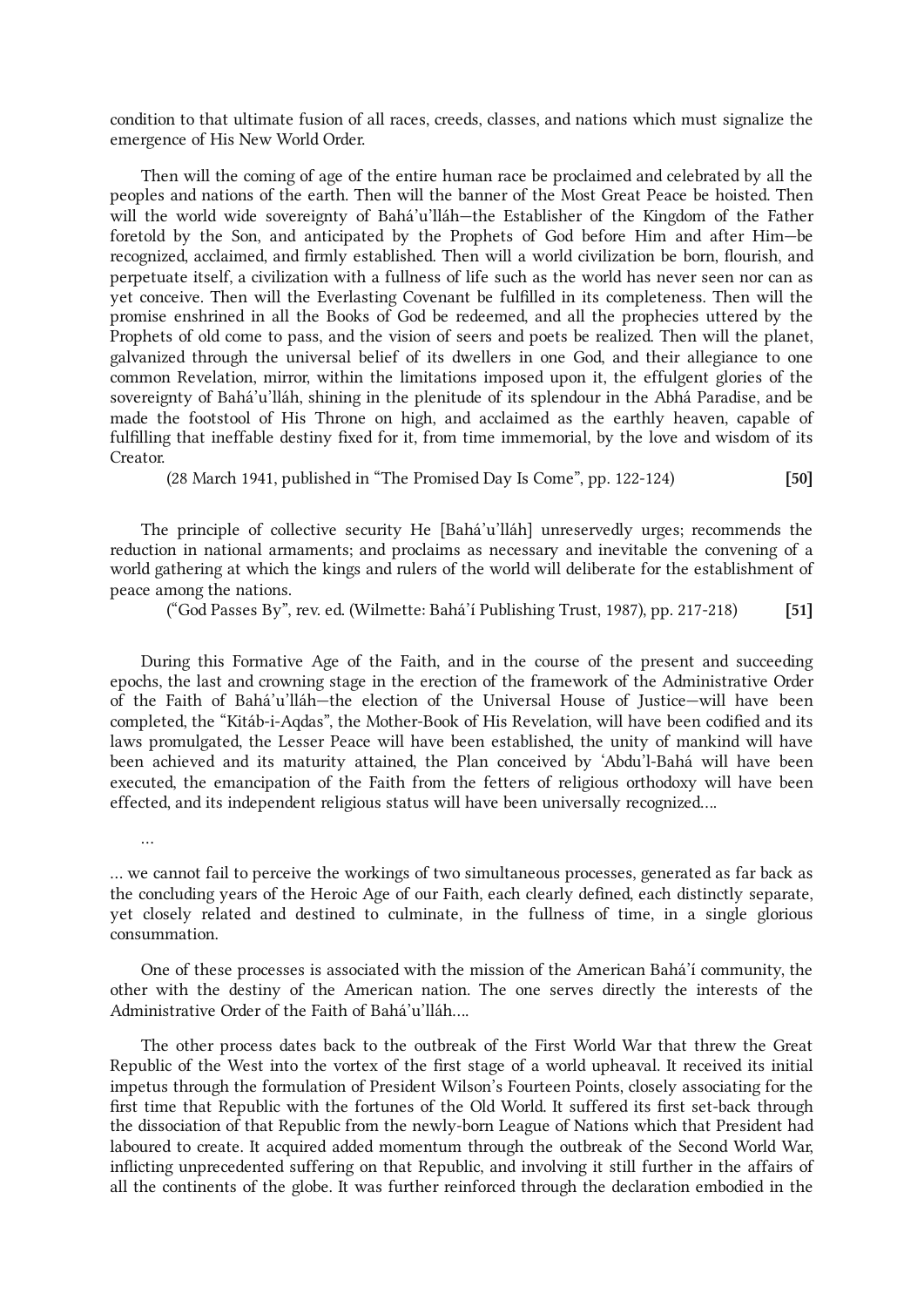Atlantic Charter, as voiced by one of its chief progenitors, Franklin D. Roosevelt. It assumed a definite outline through the birth of the United Nations at the San Francisco Conference. It acquired added significance through the choice of the City of the Covenant itself as the seat of the newly-born organization, through the declaration recently made by the American President related to his country's commitments in Greece and Turkey, as well as through the submission to the General Assembly of the United Nations of the thorny and challenging problem of the Holy Land, the spiritual as well as the administrative centre of the World Faith of Bahá'u'lláh. It must, however long and tortuous the way, lead, through a series of victories and reverses, to the political unification of the Eastern and Western Hemispheres, to the emergence of a world government, and the establishment of the Lesser Peace, as foretold by Bahá'u'lláh and foreshadowed by the Prophet Isaiah. It must, in the end, culminate in the unfurling of the banner of the Most Great Peace, in the Golden Age of the Dispensation of Bahá'u'lláh.

(5 June 1947 to the Bahá'ís of West, published in "Citadel of Faith: Messages to America 1947-1957" (Wilmette: Bahá'í Publishing Trust, 1980), p. 6, pp. 32-33) [52]

The raising of this Edifice will in turn herald the construction, in the course of successive epochs of the Formative Age of the Faith, of several other structures, which will serve as the administrative seats of such divinely appointed institutions as the Guardianship, the Hands of the Cause, and the Universal House of Justice. These Edifices will, in the shape of a far-flung arc, and following a harmonizing style of architecture, surround the resting-places of the Greatest Holy Leaf, ranking as foremost among the members of her sex in the Bahá'í Dispensation, of her Brother, offered up as a ransom by Bahá'u'lláh for the quickening of the world and its unification, and of their Mother, proclaimed by Him to be His chosen "consort in all the worlds of God". The ultimate completion of this stupendous undertaking will mark the culmination of the development of a world-wide divinely-appointed Administrative Order whose beginnings may be traced as far back as the concluding years of the Heroic Age of the Faith.

This vast and irresistible process, unexampled in the spiritual history of mankind, and which will synchronize with two no less significant developments—the establishment of the Lesser Peace and the evolution of Bahá'í national and local institutions—the one outside and the other within the Bahá'í world—will attain its final consummation, in the Golden Age of the Faith, through the raising of the standard of the Most Great Peace, and the emergence, in the plenitude of its power and glory, of the focal Centre of the agencies constituting the World Order of Bahá'u'lláh. The final establishment of this seat of the future Bahá'í World Commonwealth will signalize at once the proclamation of the sovereignty of the Founder of our Faith and the advent of the Kingdom of the Father repeatedly lauded and promised by Jesus Christ.

This World Order will, in turn, in the course of successive Dispensations of the Bahá'í Cycle, yield its fairest fruit through the birth and flowering of a civilization, divinely inspired, unique in its features, world-embracing in its scope, and fundamentally spiritual in its character—a civilization destined as it unfolds to derive its initial impulse from the spirit animating the very institutions which, in their embryonic state, are now stirring in the womb of the present Formative Age of the Faith.

(27 November 1954 to the National Spiritual Assembly of the United States, published in "Messages to the Bahá'í World, 1950-1957" (Wilmette: Bahá'í Publishing Trust,  $1971$ , pp. 74-75) [53]

# EXTRACTS FROM LETTERS WRITTEN ON BEHALF OF SHOGHI EFFENDI:

The world is in great turmoil, and what is most pathetic is that it has learned to keep away from God, Who alone can save it and alleviate its sufferings. It is our duty, we who have been trusted with the task of applying the divine remedy given by Bahá'u'lláh, to concentrate our attention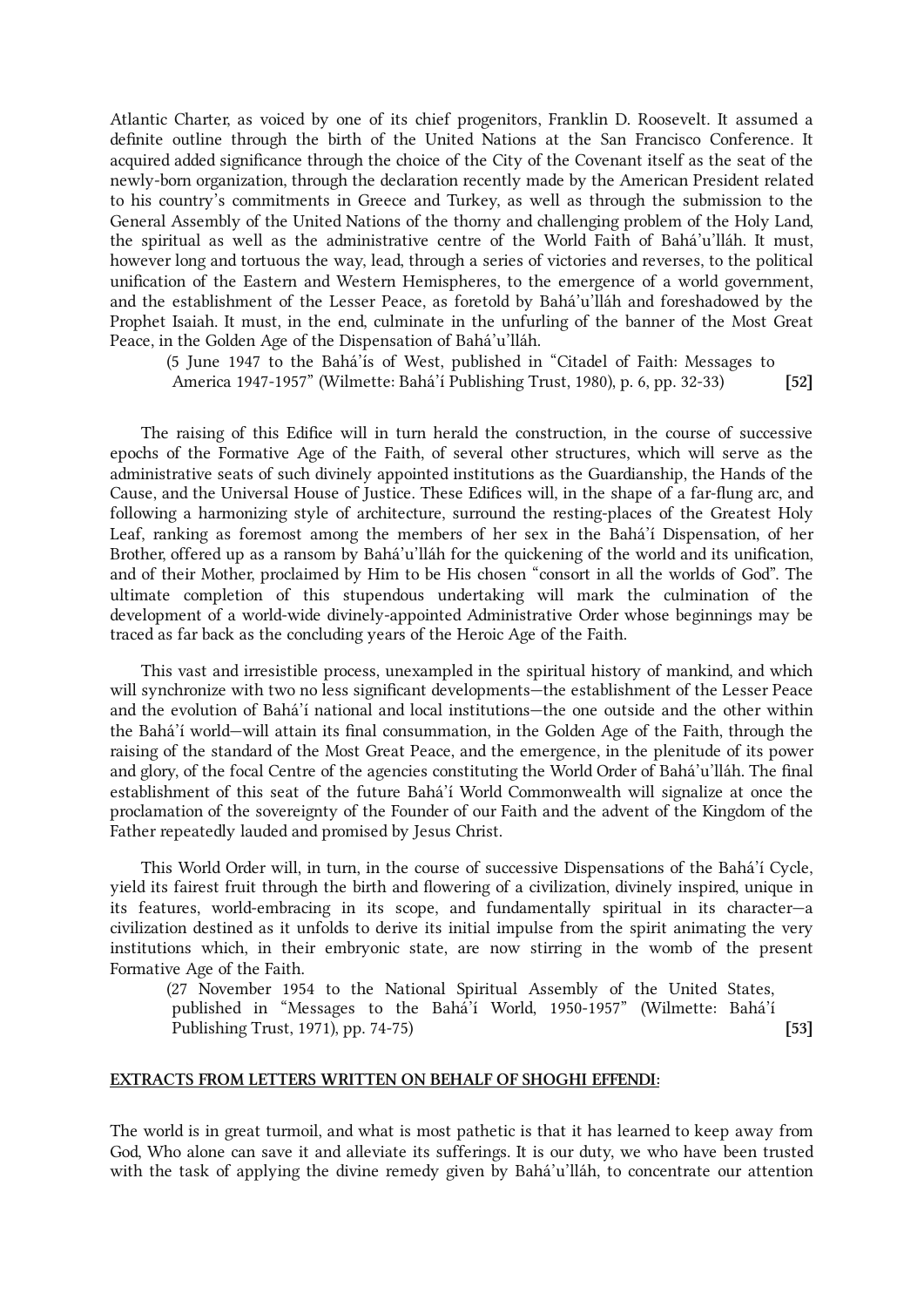upon the consummation of this task, and not rest until the peace foretold by the Prophets of God is permanently established....

(9 December 1931 to the Bahá'ís of Tokyo) [54]

Shoghi Effendi wrote his last general letter to the western friends because he felt that the public should be made to understand the attitude the Bahá'í Faith maintains towards the prevailing economic and political problems. We should let the world know what the real aim of Bahá'u'lláh was. Up to the present Unity of Mankind was only of an academic importance. Now it is becoming more and more a subject for international statesmen to think of. It is coming to the field of practical politics. It is therefore a wonderful chance for us to come to the front and expound the teaching which is the goal and aim of the social precepts of Bahá'u'lláh. Shoghi Effendi hopes that the friends will re-echo this call to an organic unity of mankind until it forms part of the conscious faith of every living man in the world. Great judgement should be however practised lest we be misunderstood and our Faith be classed among radical movements.

(28 January 1932 to the National Spiritual Assembly of the United States and Canada) [55]

Shoghi Effendi wishes me to acknowledge the receipt of your letter dated January 26th 1932 which accompanied a printed copy of his last general letter. He thanks you both for this as well as for the one hundred copies you are shipping to him. He is deeply gratified to learn that the friends find it interesting and worthwhile enough as to make its subject-matter the topic of their teaching campaign. He sincerely hopes that this will also awaken some of the friends to the importance of this teaching of the Cause and stimulate them to make a thorough and deep study of it. For it undoubtedly forms the goal of the social precepts of the Faith. There is no reason why the Bahá'ís should not take the lead in advocating such a federation of the world, towards which the world is driven by forces it cannot control....

(16 February 1932 to the National Spiritual Assembly of the United States and Canada) [56]

The different nations of the world will never attain peace except after recognizing the significance of the teachings and whole-heartedly upholding them for through those precepts all international problems will be solved and every man will secure the spiritual environment in which his soul can evolve and produce its highest fruits.

(15 January 1933 to an individual believer) [57]

The Guardian has also read with deep interest all the enclosed papers. He is firmly convinced that through perseverance and concerted action the cause of Peace will eventually triumph over all the dark forces which threaten the welfare and progress of the world today. But such purely human attempts are undoubtedly ineffective unless inspired and guided by the power of faith. Without the assistance of God, as given through the message of Bahá'u'lláh, peace can never be safely and adequately established. To disregard the Bahá'í solution for world peace is to build on foundations of sand. To accept and apply it is to make peace not a mere dream, or an ideal, but a living reality. This is the point which the Guardian wishes you to develop, to emphasize again and again, and to support by convincing arguments. The Bahá'í peace programme is, indeed, not only one way of attaining that goal. It is not even relatively the best. It is, in the last resort, the sole effective instrument for the establishment of the reign of peace in this world. This attitude does not involve any total repudiation of other solutions offered by various philanthropists. It merely shows their inadequacy compared to the Divine Plan for the unification of the world. We cannot escape the truth that nothing mundane can in the last resort be enduring, unless supported and sustained through the power of God.

(25 September 1933 to an individual believer) [58]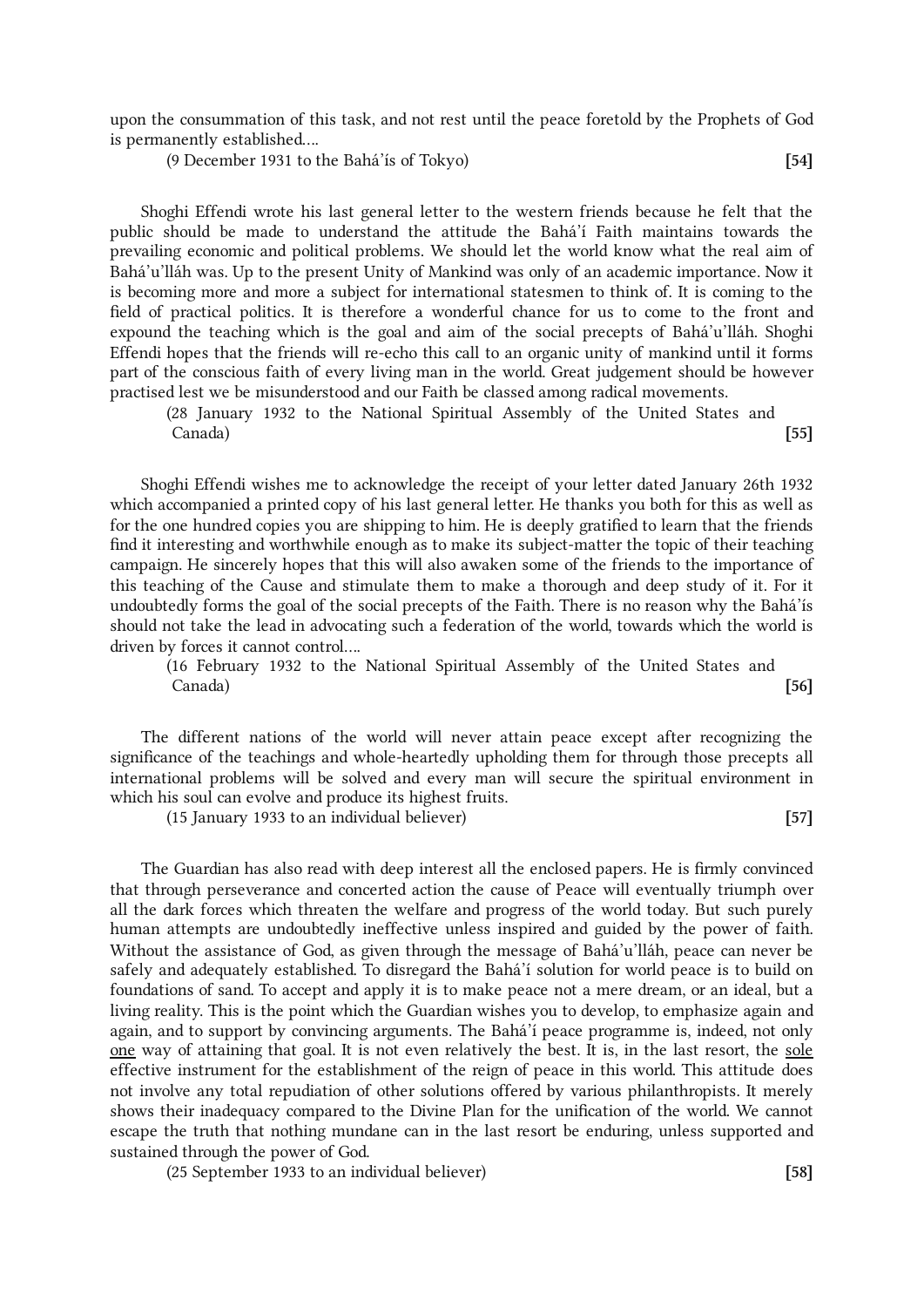Whatever our shortcomings may be, and however formidable the forces of darkness which besiege us today, the unification of mankind as outlined and ensured by the World Order of Bahá'u'lláh will in the fullness of time be firmly and permanently established. This is Bahá'u'lláh's promise, and no power on earth can in the long run prevent or even retard its adequate realization. The friends should, therefore, not lose hope, but fully conscious of their power and their rôle they should persevere in their mighty efforts for the extension and the consolidation of Bahá'u'lláh's universal dominion on earth.

(6 November 1933 to an individual believer) [59]

As regards the International Executive referred to by the Guardian in his "Goal of a New World Order", it should be noted that this statement refers by no means to the Bahá'í Commonwealth of the future, but simply to that world government which will herald the advent and lead to the final establishment of the World Order of Bahá'u'lláh. The formation of this International Executive, which corresponds to the executive head or board in present-day national governments, is but a step leading to the Bahá'í world government of the future, and hence should not be identified with either the institution of the Guardianship or that of the International House of Justice.

(17 March 1934 to two believers) [60]

In connection with your teaching work: what the Guardian wishes you to particularly emphasize in all your talks is the supreme necessity for all individuals and nations in this day to adopt in its entirety the social programme given by Bahá'u'lláh for the reconstruction of the religious, economic and political life of mankind. He wishes you to explain and analyze the elements that help in raising this Divine World Order in the light of the present-day events and conditions in the world. Special stress, he feels, should be laid on the impending necessity of establishing a supranational and sovereign world state, as the one described by Bahá'u'lláh. With the world becoming increasingly subject to tumults and convulsions never experienced before, the realization of such a necessity is entering into the consciousness of not only the wise and learned, but of the common people as well. The believers should, therefore, seize this opportunity and make a supreme effort to present, in a convincing and eloquent language, those social and humanitarian teachings of the Faith which we believe to constitute the sole panacea for the innumerable ills afflicting our present-day world.

(15 November 1935 to two believers) [61]

With reference to your question concerning 'Abdu'l-Bahá's reference to "unity in the political realm": this unity should be clearly distinguished from the "unity of nations". The first is a unity which politically independent and sovereign states achieve among themselves; while the second is one which is brought about between nations, the difference between a state and a nation being that the former, as you know, is a political entity without necessarily being homogeneous in race, whereas the second implies national as well as political homogeneity.

(26 July 1936 to an individual believer) [62]

As regards your teaching work: the Guardian has already advised you to stress in your talks the idea of a world superstate, and the concept of the Oneness of Mankind underlying it. In addition, he wishes you also to emphasize the fact that humanity, taken as a whole, has entered the most critical and momentous stage of its evolution, the stage of maturity. This idea of the coming of age of mankind constitutes the central core of the Bahá'í Teachings, and is the most distinguishing feature of the Revelation of Bahá'u'lláh. A proper understanding of this concept gives the key to an adequate appreciation of the tremendous claim made by the Author of the Faith, both with regard to His own station, and to the incomparable greatness of His Dispensation.

(12 October 1936 to an individual believer) [63]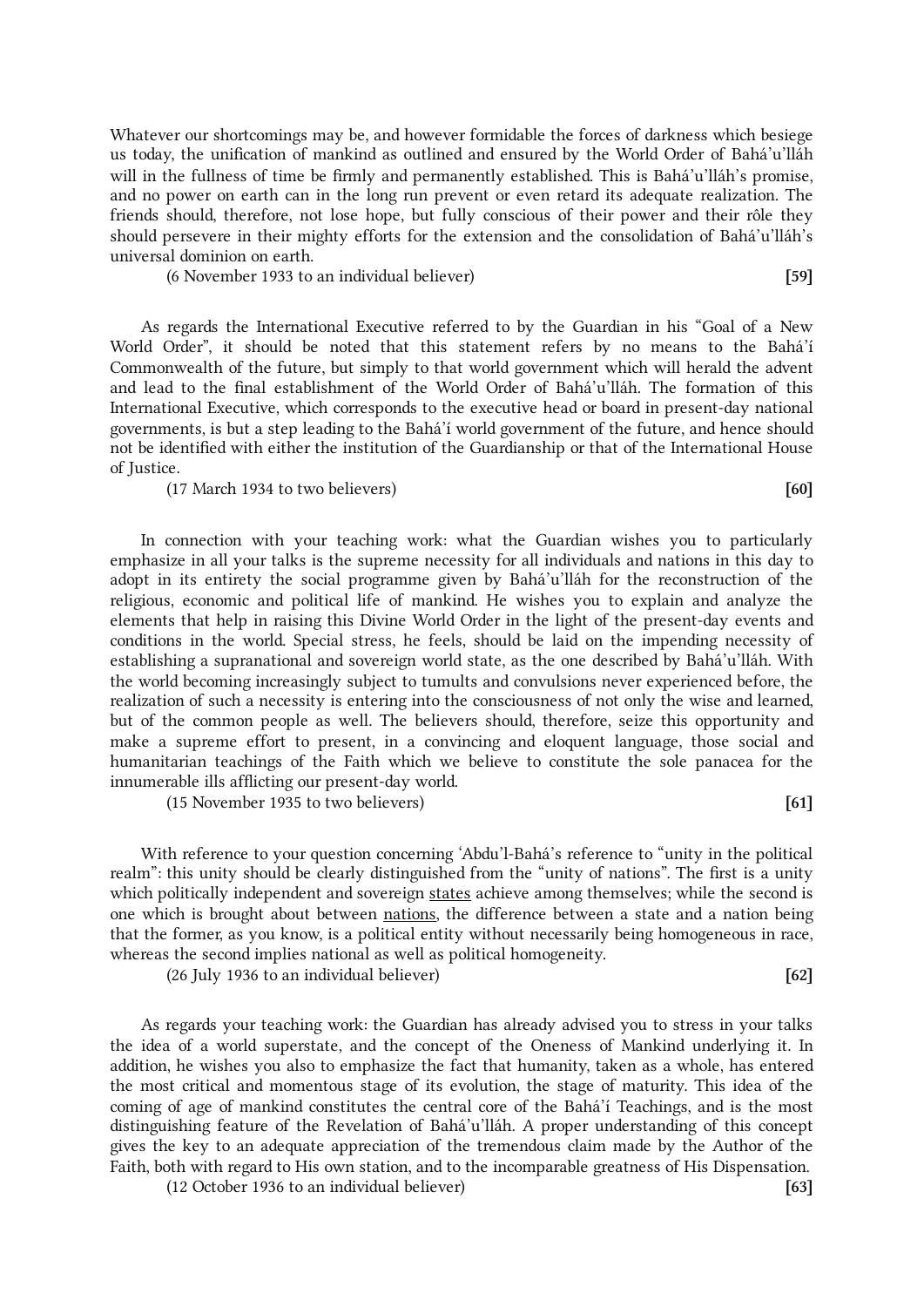With reference to the question you have asked concerning the time and means through which the Lesser and Most Great Peace, referred to by Bahá'u'lláh, will be established, following the coming World War: Your view that the Lesser Peace will come about through the political efforts of the states and nations of the world, and independently of any direct Bahá'í plan or effort, and the Most Great Peace be established through the instrumentality of the believers, and by the direct operation of the laws and principles revealed by Bahá'u'lláh and the functioning of the Universal House of Justice as the supreme organ of the Bahá'í superstate—your view on this subject is quite correct and in full accord with the pronouncements of the Guardian as embodied in "The Unfoldment of World Civilization".

(14 March 1939 to the National Spiritual Assembly of the United States and Canada, and to an individual believer) and to an individual believer  $[64]$ 

Though it is premature to try and endeavour to foresee on what basis various nations would be represented on any international council, or in any international form of government, it is clear that from the Bahá'í standpoint it could only be carried out on a basis of true justice; and justice does not imply one race having a preponderating vote over some other race's representatives, and thus being in a position to dominate them.

(12 April 1942 to an individual believer) [65]

What 'Abdu'l-Bahá meant about the women arising for peace is that this a matter which vitally affects women, and when they form a conscious and overwhelming mass of public opinion against war there can be no war. The Bahá'í women are already organized through being members of the Faith and the Administrative Order. No further organization is needed. But they should, through teaching and through the active moral support they give to every movement directed towards peace, seek to exert a strong influence on other women's minds in regard to this essential matter.

(24 March 1945 to two believers) [66]

The Seven Lights of Unity will not necessarily appear in the order given. A product of the second may well be universal culture.

(19 November 1945 to an individual believer) [67]

The teachings of Bahá'u'lláh will establish a new way of life for humanity. Those who are Bahá'ís must endeavour to establish this way of life just as rapidly as possible. Now that the hour has arrived when the Bahá'í Faith is gaining prominence, and is being reviewed by so many peoples, it is necessary that the adherents of the Faith should live up to the high ideals of the Faith in every way. In this way they can demonstrate that the Bahá'í Faith does create a new way of life, which brings to the individual a complete association with the Will of God, and thus the establishment of a peaceful and universal society. Divisional attachments are of men, while universal service is of God.

The Guardian is now anxious that all the friends achieve a universal consciousness and universal way of life.

| (20 November 1955 to an individual believer) |  |
|----------------------------------------------|--|
|----------------------------------------------|--|

World government will come, but we do not know the date. (15 August 1957 to an individual believer) [69]

### EXTRACTS FROM LETTERS OF THE UNIVERSAL HOUSE OF JUSTICE: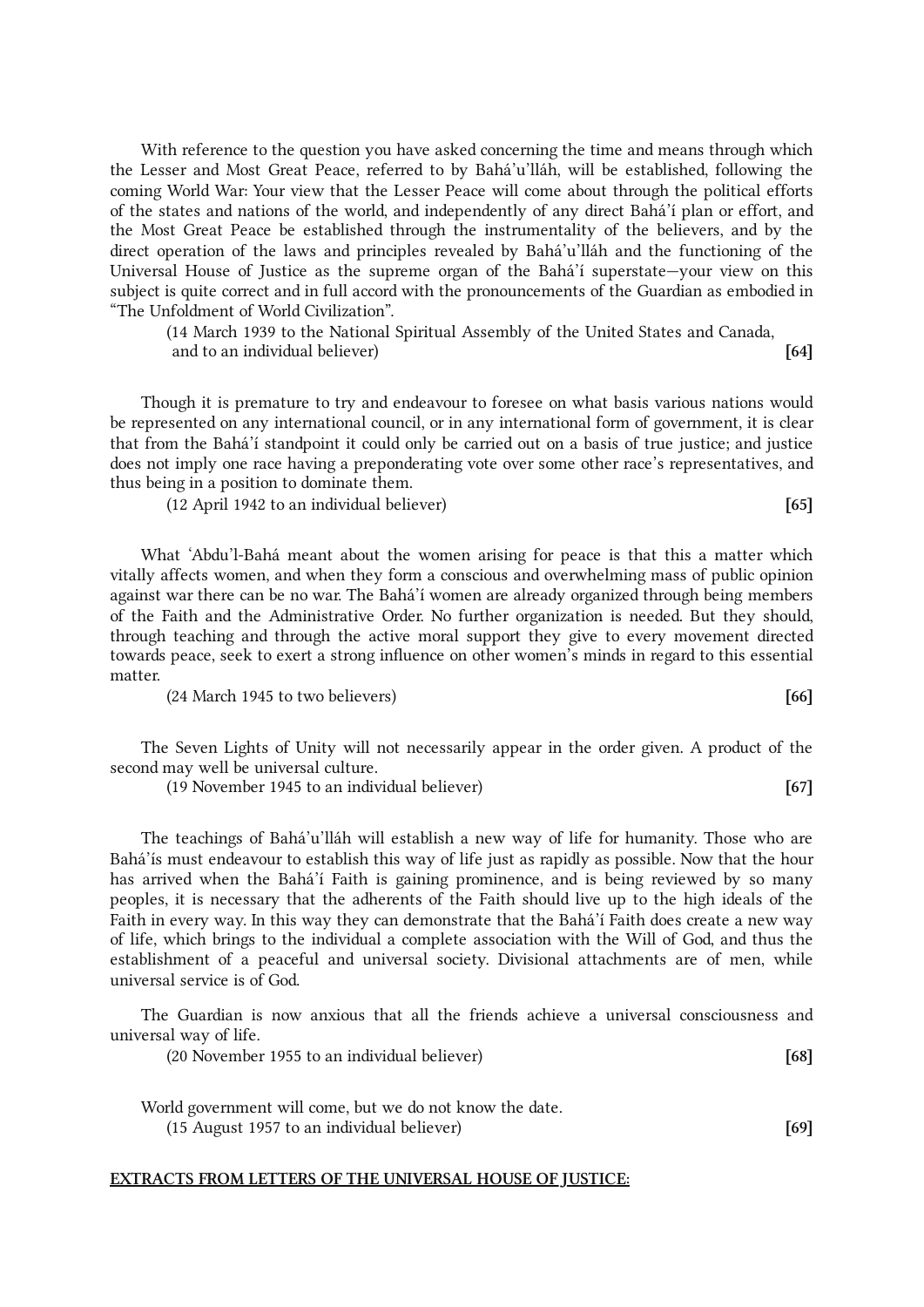When Bahá'u'lláh proclaimed His Message to the world in the nineteenth century He made it abundantly clear that the first step essential for the peace and progress of mankind was its unification. As He says, "The well-being of mankind, its peace and security are unattainable unless and until its unity is firmly established." ("The World Order of Bahá'u'lláh", p. 203) To this day, however, you will find most people take the opposite point of view: they look upon unity as an ultimate, almost unattainable goal and concentrate first on remedying all the other ills of mankind. If they did but know it, these other ills are but various symptoms and side effects of the basic disease—disunity.

Bahá'u'lláh has, furthermore, stated that the revivification of mankind and the curing of all its ills can be achieved only through the instrumentality of His Faith....

We are told by Shoghi Effendi that two great processes are at work in the world: the great Plan of God, tumultuous in its progress, working through mankind as a whole, tearing down barriers to world unity and forging humankind into a unified body in the fires of suffering and experience. This process will produce, in God's due time, the Lesser Peace, the political unification of the world. Mankind at that time can be likened to a body that is unified but without life. The second process, the task of breathing life into this unified body—of creating true unity and spirituality culminating in the Most Great Peace—is that of the Bahá'ís, who are labouring consciously, with detailed instructions and continuing Divine guidance, to erect the fabric of the Kingdom of God on earth, into which they call their fellow men, thus conferring upon them eternal life.

(8 December 1967, published in "Wellspring of Guidance: Messages 1963-1968", 1st rev. ed. (Wilmette: Bahá'í Publishing Trust, 1976), pp. 131-134) [70]

It is true that 'Abdu'l-Bahá made statements linking the establishment of the unity of nations to the twentieth century. For example: "The fifth candle is the unity of nations—a unity which, in this century, will be securely established, causing all the peoples of the world to regard themselves as citizens of one common fatherland." And, in The "Promised Day Is Come", following a similar statement quoted from "Some Answered Questions", Shoghi Effendi makes this comment: "This is the stage which the world is now approaching, the stage of world unity, which, as 'Abdu'l-Bahá assures us, will, in this century, be securely established."

There is also this statement from a letter written in 1946 to an individual believer on behalf of the beloved Guardian by his secretary:

All we know is that the Lesser and the Most Great Peace will come-their exact dates we do not know. The same is true as regards the possibility of a future war; we cannot state dogmatically it will or will not take place—all we know is that mankind must suffer and be punished sufficiently to make it turn to God.

(29 July 1974) [71]

...

# EXTRACTS FROM LETTERS WRITTEN ON BEHALF OF THE UNIVERSAL HOUSE OF JUSTICE:

... the Bahá'í Faith aims to eliminate all war, including nuclear. The fundamental purpose of our Faith is unity and the establishment of peace. This goal, which is the longing of people throughout an increasingly insecure world, can only be achieved through the Teachings of Bahá'u'lláh. Since it is only the Bahá'ís who can give these Teachings to mankind, the friends must weigh carefully how they will spend their time and energy and guard against associating with activities which unduly distract them from their primary responsibility of sharing the Message of Bahá'u'lláh.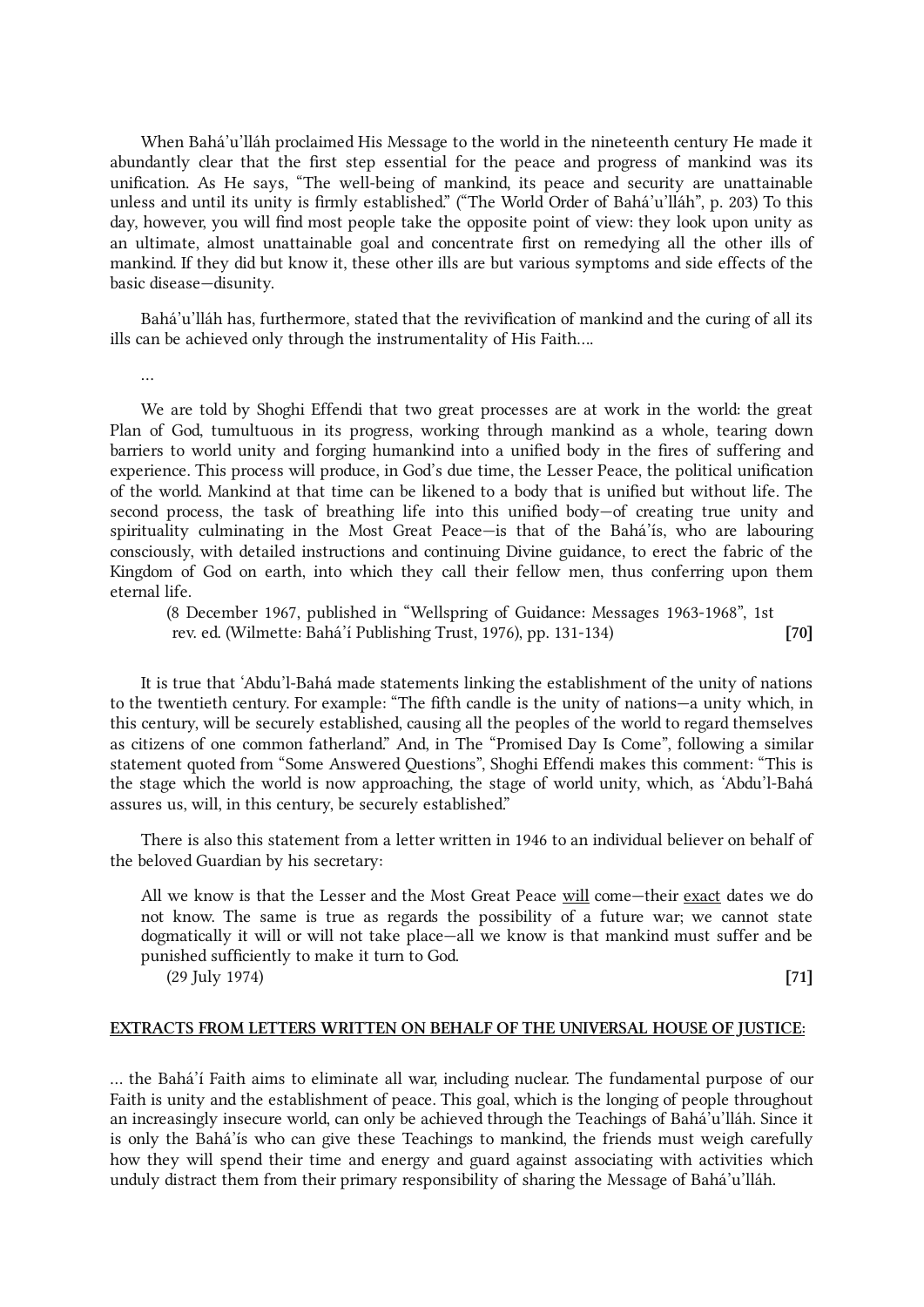#### (4 July 1982 to an individual believer) [72]

At the present time, the subject of nuclear disarmament has become very much a political issue, with demonstrations taking place not only in the United States but also in England and some western European countries. To single out nuclear disarmament falls short of the Bahá'í position and would involve the Faith in the current disputes between nations. It is very clear that Bahá'ís believe disarmament, not only of nuclear weapons but of biological, chemical and all other forms, is essential....

(12 January 1983 to an individual believer) [73]

Concerning the transition from the present system of national sovereignty to a system of world government, the House of Justice fully agrees with your view that the Bahá'ís must now do all in their power to promote this transition. This requires several related activities, all of which are goals of the present Seven Year Plan. One is the establishment as rapidly as possible of firmly grounded efficiently functioning Local Spiritual Assemblies in every part of the world, so that seekers everywhere will have a point of reference to which they can turn for guidance and for the Teachings of the Faith. A second is the deepening of the believers, of all ages, in their understanding of and obedience to the Teachings. A third is the proclamation of the Faith to all strata of society, and in particular to those in authority and to leaders of thought so that those who hold the direction of peoples in their hands will learn accurately about the nature and tenets of the Faith and will grow to respect it and implement its principles. A fourth is the promotion of Bahá'í scholarship, so that an increasing number of believers will be able to analyse the problems of mankind in every field and to show how the Teachings solve them. A fifth is the development of relations between the Bahá'í International Community and the United Nations both directly with the highest UN institutions and at a grass-roots level in areas of rural development, education, etc.

As you are no doubt aware, the Guardian indicated that the development of mankind from its present chaotic condition to the stage of the Bahá'í World Commonwealth would be a long and gradual one. The coming into existence of a World Authority and the initiation of the Lesser Peace, is one major transformation in this process, and will be followed by other stages of the development of the Faith as outlined by Shoghi Effendi in his writings. Undoubtedly, as these developments are taking place, the counsel the institutions of the Faith can give to governments, the pattern of world administration offered by the Bahá'í community and the great humanitarian projects which will be launched under the aegis of the Universal House of Justice, will exercise a great influence on the course of progress.

(19 January 1983 to an individual believer) [74]

It is true that Bahá'ís are not pacifists since we uphold the use of force in the service of justice and upholding law. But we do not believe that war is ever necessary and its abolition is one of the essential purposes and brightest promises of Bahá'u'lláh's revelation. His specific command to the kings of the earth is: "Should any one among you take up arms against another, rise ye all against him, for this is naught but manifest justice." (Tablet to Queen Victoria, "The Proclamation of Bahá'u'lláh", p. 13) The beloved Guardian has explained that the unity of mankind implies the establishment of a world commonwealth, a world federal system, "liberated from the curse of war and its miseries in which Force is made the servant of Justice" whose world executive "backed by an international Force ... will safeguard the organic unity of the whole commonwealth." This is obviously not war but the maintenance of law and order on a world scale. Warfare is the ultimate tragedy of disunity among nations where no international authority exists powerful enough to restrain them from pursuing their own limited interests. Bahá'ís therefore ask to serve their countries in non-combatant ways during such fighting; they will doubtless serve in such an international Force as Bahá'u'lláh envisions, whenever it comes into being.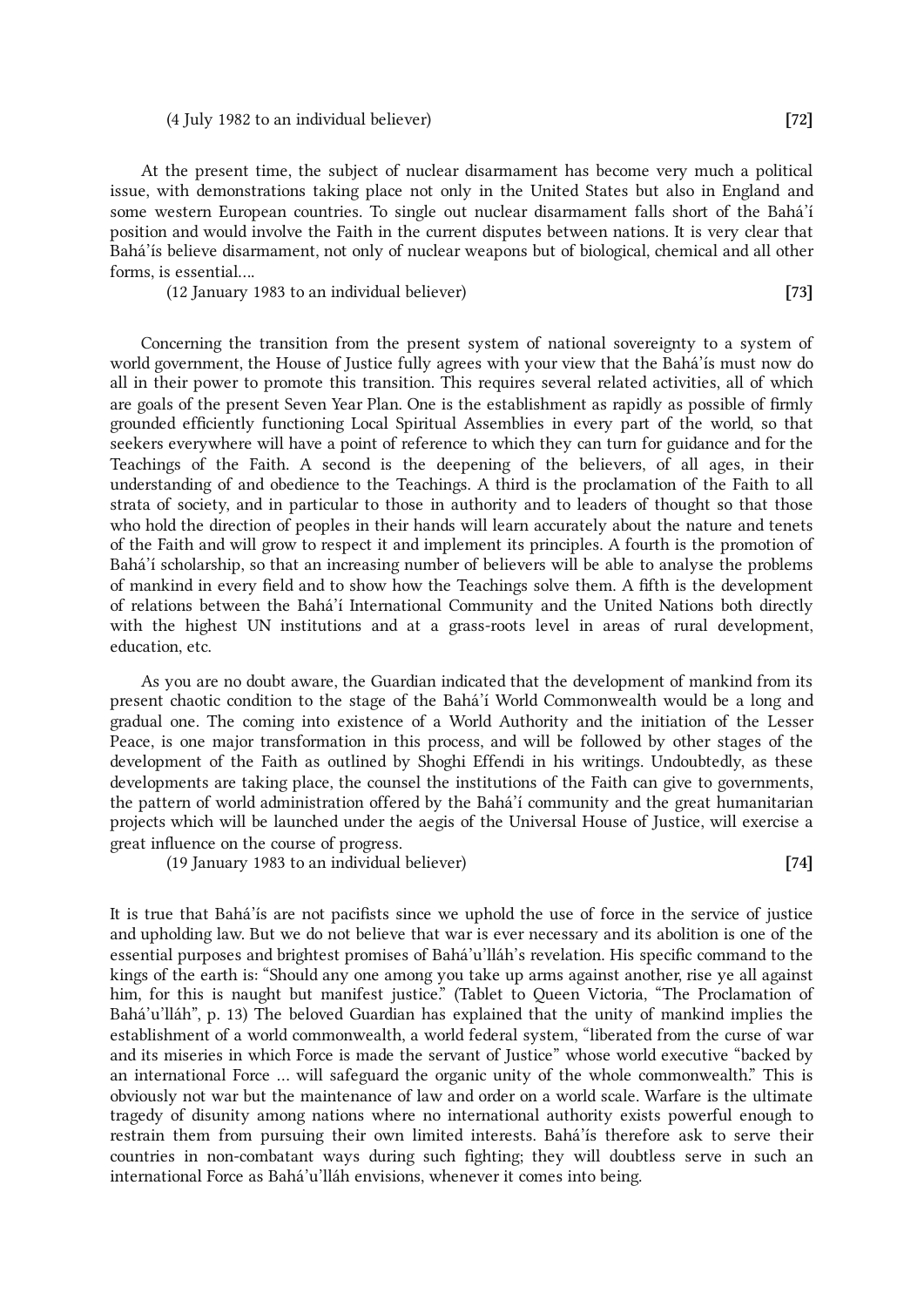#### (11 September 1984 to an individual believer) [75]

Bahá'u'lláh's principal mission in appearing at this time in human history is the realization of the oneness of mankind and the establishment of peace among the nations; therefore, all the forces which are focused on accomplishing these ends are influenced by His Revelation. We know, however, that peace will come in stages. First, there will come the Lesser Peace, when the unity of nations will be achieved, then gradually the Most Great Peace—the spiritual as well as social and political unity of mankind, when the Bahá'í World Commonwealth, operating in strict accordance with the laws and ordinances of the Most Holy Book of the Bahá'í Revelation, will have been established through the efforts of the Bahá'ís.

As to the Lesser Peace, Shoghi Effendi has explained that this will initially be a political unity arrived at by decision of the governments of various nations; it will not be established by direct action of the Bahá'í community. This does not mean, however, that the Bahá'ís are standing aside and waiting for the Lesser Peace to come before they do something about the peace of mankind. Indeed, by promoting the principles of the Faith, which are indispensable to the maintenance of peace, and by fashioning the instruments of the Bahá'í Administrative Order, which we are told by the beloved Guardian is the pattern for future society, the Bahá'ís are constantly engaged in laying the groundwork for a permanent peace, the Most Great Peace being their ultimate goal.

The Lesser Peace itself will pass through stages; at the initial stage the governments will act entirely on their own without the conscious involvement of the Faith; later on, in God's good time, the Faith will have a direct influence on it in ways indicated by Shoghi Effendi in his "The Goal of a New World Order". In connection with the steps that will lead to this latter stage, the Universal House of Justice will certainly determine what has to be done, in accordance with the guidance in the Writings, such as the passage you quoted from "Tablets of Bahá'u'lláh", page 89. In the meantime, the Bahá'ís will undoubtedly continue to do all in their power to promote the establishment of peace.

(31 January 1985 to an individual believer) [76]